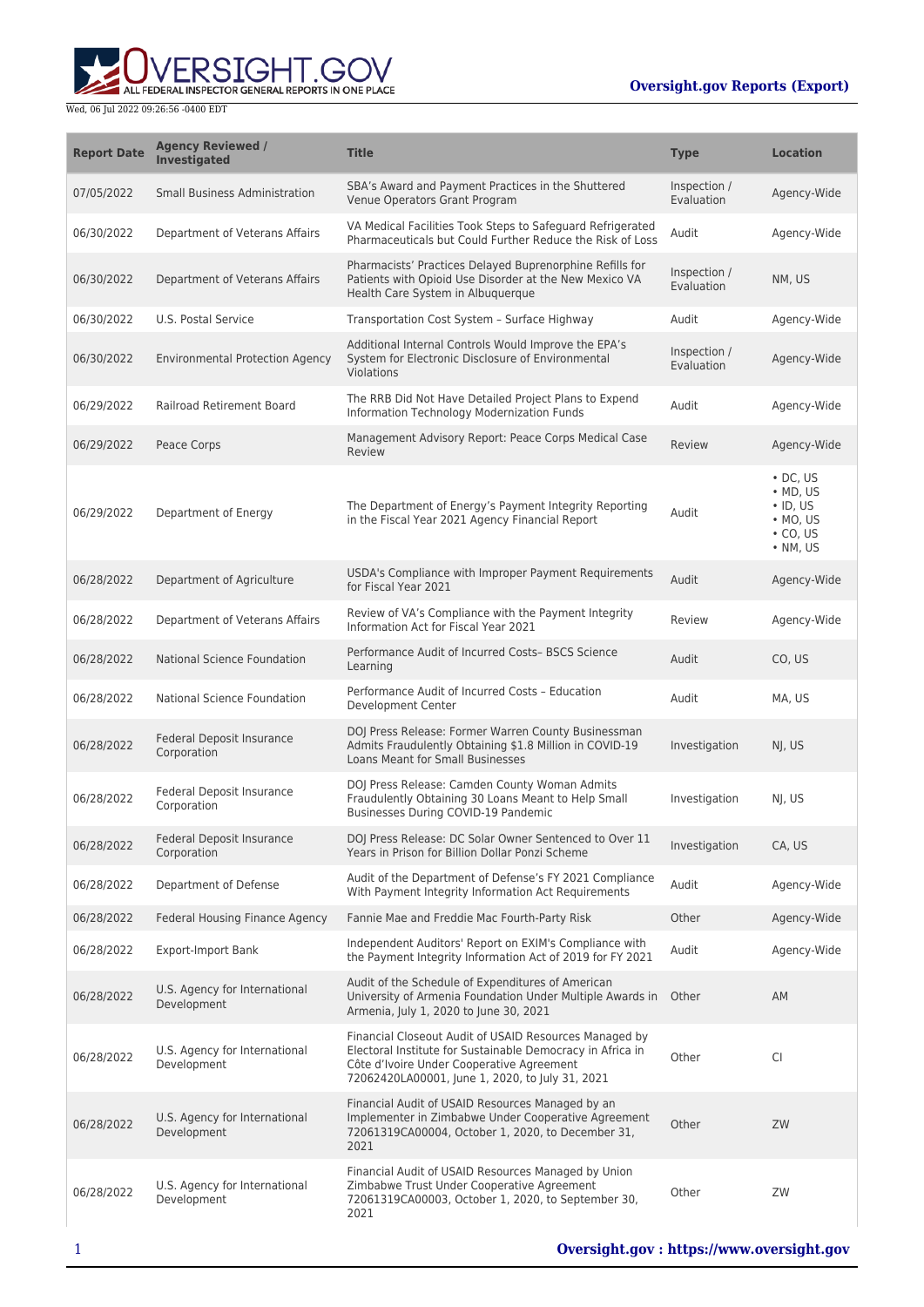

| <b>Report Date</b> | <b>Agency Reviewed /</b><br>Investigated         | <b>Title</b>                                                                                                                                                                                                                                       | <b>Type</b>                | <b>Location</b> |
|--------------------|--------------------------------------------------|----------------------------------------------------------------------------------------------------------------------------------------------------------------------------------------------------------------------------------------------------|----------------------------|-----------------|
| 06/28/2022         | U.S. Agency for International<br>Development     | Financial Closeout Audit of USAID Resources Managed by<br>Churches Health Association of Zambia Under Cooperative<br>Agreement AID-611-A-16-00003, January 1 to December 9,<br>2020                                                                | Other                      | <b>ZM</b>       |
| 06/28/2022         | National Aeronautics and Space<br>Administration | NASA's Compliance with the Payment Integrity Information<br>Act for Fiscal Year 2021                                                                                                                                                               | Audit                      | Agency-Wide     |
| 06/28/2022         | Department of Justice                            | Recommendations Issued by the Office of the Inspector<br>General that were Not Closed as of May 31, 2022                                                                                                                                           | Other                      | Agency-Wide     |
| 06/27/2022         | Office of Personnel Management                   | Audit of the Information Technology Security Controls of<br>the U.S. Office of Personnel Management's Annuity Roll<br>System                                                                                                                       | Audit                      | Agency-Wide     |
| 06/27/2022         | Office of Personnel Management                   | Audit of the Information Systems General and Application<br>Controls at Blue Cross Blue Shield of Vermont                                                                                                                                          | Audit                      | Agency-Wide     |
| 06/27/2022         | National Labor Relations Board                   | Casehandling Efficiency                                                                                                                                                                                                                            | Audit                      | Agency-Wide     |
| 06/27/2022         | U.S. Agency for International<br>Development     | Financial and Closeout Audit of Costs Incurred of American<br>University of Afghanistan, Support to the American<br>University of Afghanistan Program, Cooperative<br>Agreement AID-306-A-13-00004, June 1, 2020 to February<br>28, 2021           | Other                      | AF              |
| 06/27/2022         | <b>Environmental Protection Agency</b>           | The EPA Was Not Compliant with the Payment Integrity<br>Information Act for Fiscal Year 2021                                                                                                                                                       | Audit                      | Agency-Wide     |
| 06/24/2022         | Railroad Retirement Board                        | Controls Over Recoverable Unemployment and Sickness<br>Overpayments Need Improvement                                                                                                                                                               | Audit                      | Agency-Wide     |
| 06/24/2022         | Department of Agriculture                        | COVID-19-Farmers to Families Food Box Program<br>Administration-Interim Report                                                                                                                                                                     | Inspection /<br>Evaluation | Agency-Wide     |
| 06/24/2022         | Department of Agriculture                        | COVID-19-Food and Nutrition Service's Pandemic<br>Electronic Benefits Transfer-Interim Report                                                                                                                                                      | Inspection /<br>Evaluation | Agency-Wide     |
| 06/24/2022         | Smithsonian Institution                          | Fiscal Year 2021 Evaluation of the Smithsonian Institution's<br>Information Security Program                                                                                                                                                       | Audit                      | Agency-Wide     |
| 06/24/2022         | U.S. Agency for International<br>Development     | Financial Audit of Costs Incurred by Abt Associates, Inc.<br>Under the Sustaining Health Outcomes Through the<br>Private Sector Plus Program in Afghanistan, Cooperative<br>Agreement AID-OAA-A-15-00067, January 1, 2019, to<br>December 31, 2020 | Other                      | AF              |
| 06/24/2022         | Department of State                              | Inspection of Embassy Pristina, Kosovo                                                                                                                                                                                                             | Inspection /<br>Evaluation | KO              |
| 06/24/2022         | State of Delaware                                | Authorized Positions Examination Engagement - Colonial<br><b>School District</b>                                                                                                                                                                   | Other                      | DE, US          |
| 06/24/2022         | <b>Commodity Futures Trading</b><br>Commission   | Semiannual Report to Congress October 1, 2021 - March<br>31, 2022                                                                                                                                                                                  | Semiannual<br>Report       | Agency-Wide     |
| 06/23/2022         | Department of the Interior                       | Inspection of the DATA Act Internal Controls for the U.S.<br>Department of the Interior, Interior Business Center, for<br>the First Quarter of FY 2021                                                                                             | Inspection /<br>Evaluation | Agency-Wide     |
| 06/23/2022         | Department of the Interior                       | U.S. Fish and Wildlife Service Grants Awarded to the State<br>of Oklahoma, Department of Wildlife Conservation, From<br>July 1, 2017, Through June 30, 2019, Under the Wildlife<br>and Sport Fish Restoration Program                              | Audit                      | OK, US          |
| 06/23/2022         | Office of Personnel Management                   | Audit of the Federal Employee Health Benefit Operations<br>at Health Insurance Plan of New York                                                                                                                                                    | Audit                      | Agency-Wide     |
| 06/23/2022         | Office of Personnel Management                   | Audit of the Information Systems General and Application<br>Controls at Health Care Service Corporation                                                                                                                                            | Audit                      | Agency-Wide     |
| 06/23/2022         | U.S. Agency for International<br>Development     | Financial and Closeout Audit of the Water Governance and<br>Capacity Building Support Program in Pakistan Managed<br>by Health and Nutrition Development Society, Contract<br>72039119C00001, July 1, 2020 to October 15, 2021                     | Other                      | PK              |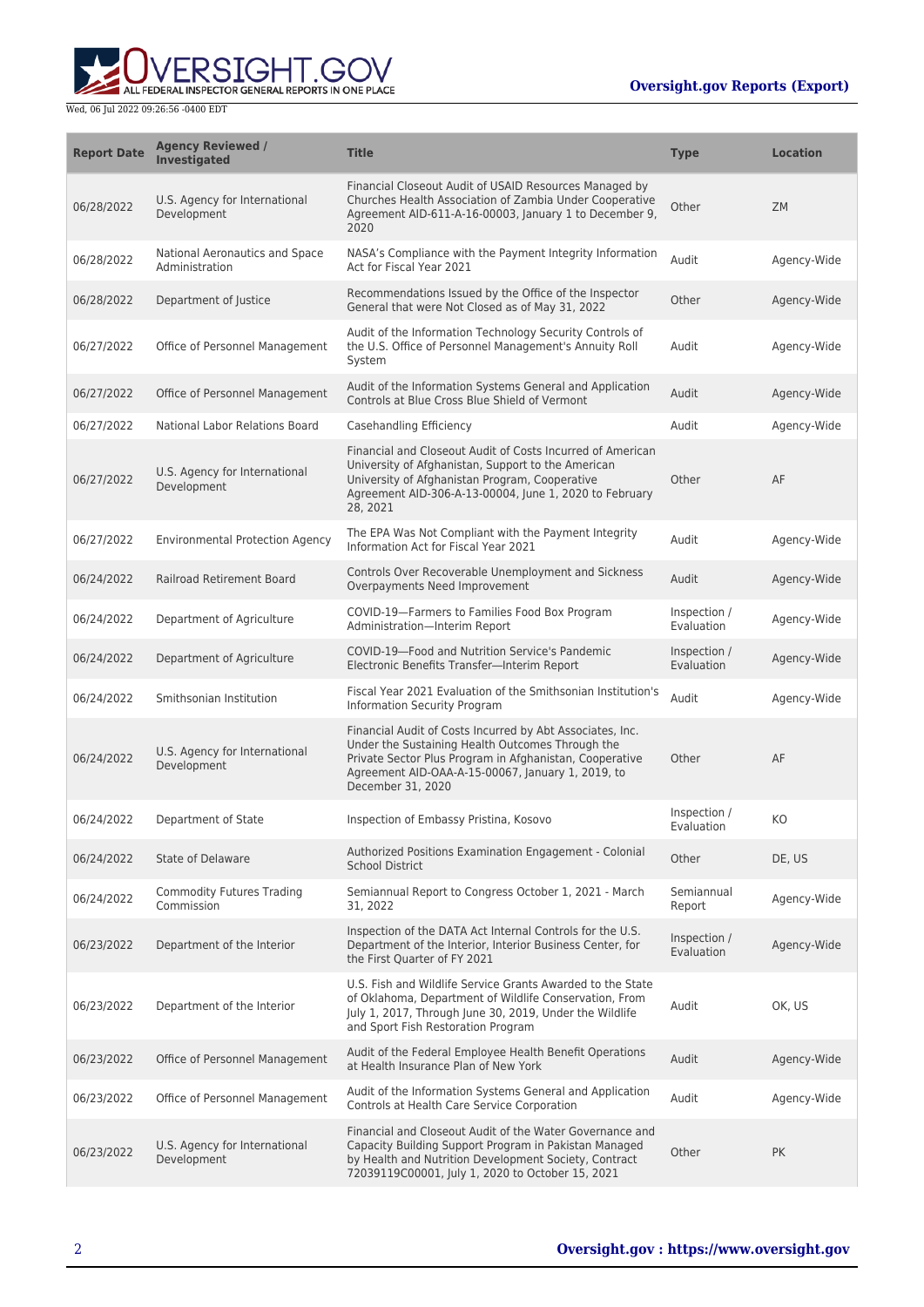

| <b>Report Date</b> | <b>Agency Reviewed /</b><br><b>Investigated</b>     | <b>Title</b>                                                                                                                                                                                                                 | <b>Type</b>                | <b>Location</b> |
|--------------------|-----------------------------------------------------|------------------------------------------------------------------------------------------------------------------------------------------------------------------------------------------------------------------------------|----------------------------|-----------------|
| 06/23/2022         | Office of Personnel Management                      | Audit of the U.S. Office of Personnel Management's<br>Compliance with the Payment Integrity Information Act of<br>2019                                                                                                       | Audit                      | Agency-Wide     |
| 06/23/2022         | Department of Commerce                              | Fiscal Year 2021 Compliance with Improper Payment<br>Requirements                                                                                                                                                            | Inspection /<br>Evaluation | Agency-Wide     |
| 06/23/2022         | Department of Homeland<br>Security                  | FEMA Needs to Improve Oversight and Management of<br>Hazard Mitigation Grant Program Property Acquisitions                                                                                                                   | Audit                      | Agency-Wide     |
| 06/23/2022         | Department of Homeland<br>Security                  | FEMA Needs to Improve Oversight and Management of<br>Hazard Mitigation Grant Program Property Acquisitions                                                                                                                   | Audit                      | Agency-Wide     |
| 06/23/2022         | Amtrak (National Railroad<br>Passenger Corporation) | Governance: Quality Control Review of Amtrak's Single<br>Audit for Fiscal Year 2021                                                                                                                                          | Audit                      | Agency-Wide     |
| 06/23/2022         | U.S. Postal Service                                 | Service Performance During the Fiscal Year 2022 Peak<br><b>Mailing Season</b>                                                                                                                                                | Audit                      | Agency-Wide     |
| 06/23/2022         | Department of State                                 | Audit of Department of State FY 2021 Compliance With<br>Payment Integrity Requirements                                                                                                                                       | Audit                      | Agency-Wide     |
| 06/23/2022         | Federal Housing Finance Agency                      | FHFA Has Laid the Groundwork to Integrate Consideration<br>of Climate-Related Financial Risk into its Policies and<br>Programs but Plans and Methodologies to Accomplish This<br>Work Are in the Early Stages of Development | Audit                      | Agency-Wide     |
| 06/23/2022         | <b>Environmental Protection Agency</b>              | The Coronavirus Pandemic Caused Schedule Delays,<br>Human Health Impacts, and Limited Oversight at<br>Superfund National Priorities List Sites                                                                               | Audit                      | Agency-Wide     |
| 06/22/2022         | Securities and Exchange<br>Commission               | Final Management Letter: Evaluation of the SEC's FY 2021<br>Compliance With the Payment Integrity Information Act of<br>2019                                                                                                 | Inspection /<br>Evaluation | Agency-Wide     |
| 06/22/2022         | Department of the Treasury                          | Independent Review of 4003(b) Loan Recipient's Validation<br>Memo - United Airlines                                                                                                                                          | Review                     | Agency-Wide     |
| 06/22/2022         | Department of Defense                               | Audit of U.S. Army Base Operations and Security Support<br>Services Contract Government-Furnished Property in<br>Kuwait                                                                                                      | Audit                      | Agency-Wide     |
| 06/22/2022         | U.S. Agency for International<br>Development        | Financial Audit of USAID Resources Managed by MOI<br>Teaching and Referral Hospital in Kenya Under Agreement<br>AID-615-A-12-00001, July 1, 2020, to June 30, 2021                                                           | Other                      | KE              |
| 06/22/2022         | Architect of the Capitol                            | Architect of the Capitol (AOC) Supervisor Accusations of<br>Abuse of Power, Mismanagement and Reprisal - Not<br>Substantiated                                                                                                | Investigation              | Agency-Wide     |
| 06/22/2022         | <b>General Services Administration</b>              | Audit of Security Camera and Alarm Systems at GSA-<br><b>Owned Buildings</b>                                                                                                                                                 | Audit                      | Agency-Wide     |
| 06/22/2022         | Department of Agriculture                           | USDA Farmers to Families Food Box Program                                                                                                                                                                                    | Other                      | <b>US</b>       |
| 06/22/2022         | National Science Foundation                         | Performance Audit of Incurred Costs - San Francisco State<br>University                                                                                                                                                      | Audit                      | CA, US          |
| 06/22/2022         | Federal Deposit Insurance<br>Corporation            | DOJ Press Release: Owners Of Grand Rapids Trucking<br>Company Plead Guilty To Bank Fraud Conspiracy, Pay<br>\$1,000,000 In Related Civil Case, In Connection With<br>Covid-19 Relief Fraud                                   | Investigation              | MI, US          |
| 06/22/2022         | U.S. Postal Service                                 | Mail Delivery, Customer Service, and Property Conditions<br>Review - Select Units, Indianapolis, IN Region                                                                                                                   | Audit                      | Agency-Wide     |
| 06/22/2022         | Federal Deposit Insurance<br>Corporation            | Background Investigations for Privileged Account Holders                                                                                                                                                                     | Other                      | Agency-Wide     |
| 06/22/2022         | Department of Veterans Affairs                      | Mission Accountability Support Tracker Lacked Sufficient<br><b>Security Controls</b>                                                                                                                                         | Review                     | Agency-Wide     |
| 06/22/2022         | AmeriCorps                                          | Office of Inspector General Assessment of AmeriCorps'<br>Financial Statement Audit and Cybersecurity Corrective<br><b>Action Plans</b>                                                                                       | Review                     | Agency-Wide     |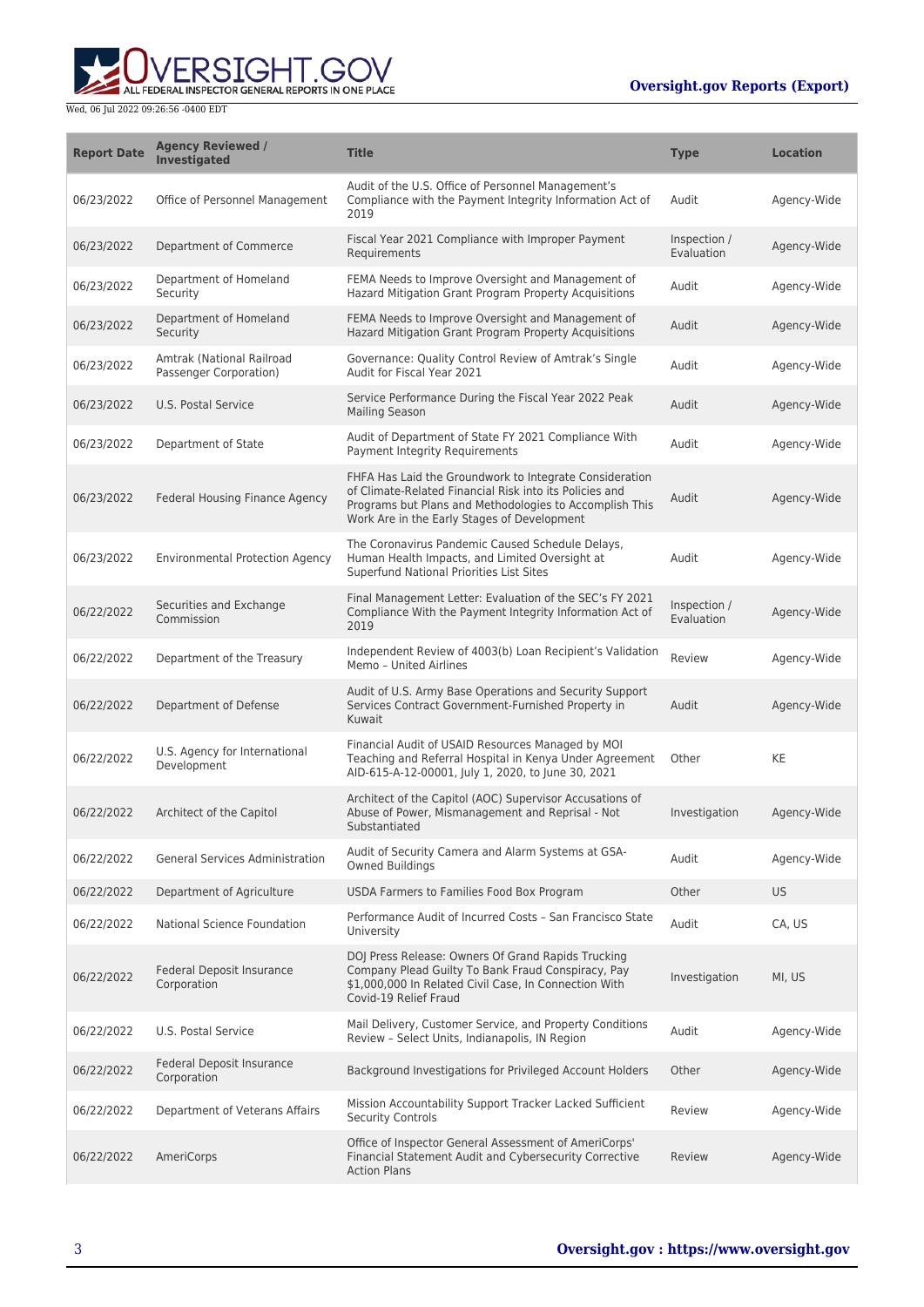**WERSIGHT.GOV** 

| <b>Report Date</b> | <b>Agency Reviewed /</b><br><b>Investigated</b>              | <b>Title</b>                                                                                                                                                           | <b>Type</b>                | <b>Location</b> |
|--------------------|--------------------------------------------------------------|------------------------------------------------------------------------------------------------------------------------------------------------------------------------|----------------------------|-----------------|
| 06/22/2022         | <b>Environmental Protection Agency</b>                       | The EPA's Approval and Oversight of Water Infrastructure<br>Finance and Innovation Act Loans Complied with Federal<br>Law and Regulations                              | Audit                      | Agency-Wide     |
| 06/22/2022         | AmeriCorps                                                   | Office of Inspector General Assessment of AmeriCorps'<br>Financial Statement Audit and Cybersecurity Corrective<br><b>Action Plans</b>                                 | Audit                      | Agency-Wide     |
| 06/21/2022         | Department of Defense                                        | Audit of the Development and Maintenance of Department<br>of Defense Security Classification Guides                                                                    | Audit                      | Agency-Wide     |
| 06/21/2022         | Department of the Interior                                   | U.S. Department of the Interior's Compliance With the<br>Payment Integrity Information Act of 2019 in Its Fiscal Year<br>2021 Agency Financial Report                  | Inspection /<br>Evaluation | Agency-Wide     |
| 06/21/2022         | U.S. Postal Service                                          | Changes in the Usage of the Modes of Transportation                                                                                                                    | Audit                      | Agency-Wide     |
| 06/21/2022         | National Science Foundation                                  | Performance Audit of Incurred Costs - Cal Poly Corporation                                                                                                             | Audit                      | CA, US          |
| 06/21/2022         | State of Delaware                                            | Authorized Positions Examination Engagement - Christina<br><b>School District</b>                                                                                      | Inspection /<br>Evaluation | DE, US          |
| 06/21/2022         | Department of Veterans Affairs                               | Comprehensive Healthcare Inspection of the Washington<br>DC VA Medical Center                                                                                          | Inspection /<br>Evaluation | Agency-Wide     |
| 06/17/2022         | Internal Revenue Service                                     | Fiscal Year 2022 Review of Compliance With Legal<br>Guidelines When Conducting Seizures of Taxpayers'<br>Property                                                      | Audit                      | Agency-Wide     |
| 06/17/2022         | U.S. International Development<br><b>Finance Corporation</b> | DFC Complied with Payment Integrity Information Act of<br>2019 Requirements in Fiscal Year 2021                                                                        | Audit                      |                 |
| 06/17/2022         | <b>Federal Deposit Insurance</b><br>Corporation              | DOJ Press Release: Owner of Tech Services Company<br>Sentenced to More than Three Years in Prison for \$13<br>Million COVID-Relief Fraud Scheme                        | Investigation              | MA, US          |
| 06/17/2022         | Federal Deposit Insurance<br>Corporation                     | DOJ Press Release: Man Arrested for Allegedly Distributing<br>Over \$230 Million of Adulterated HIV Medication                                                         | Investigation              | FL, US          |
| 06/17/2022         | U.S. Agency for International<br>Development                 | USAID OIG Semiannual Report to Congress: October 1,<br>2021- March 31, 2022                                                                                            | Semiannual<br>Report       | Agency-Wide     |
| 06/16/2022         | Railroad Retirement Board                                    | The Railroad Retirement Board was Not Compliant with the<br>Payment Integrity Information Act for Fiscal Year 2021                                                     | Audit                      | Agency-Wide     |
| 06/16/2022         | Federal Deposit Insurance<br>Corporation                     | DOJ Press Release: St. Paul Man Sentenced to Prison for<br>\$841,000 COVID-Relief Scheme to Defraud the Small<br>Business Administration's Paycheck Protection Program | Investigation              | MN, US          |
| 06/16/2022         | Department of Homeland<br>Security                           | Semiannual Report to Congress October 1, 2021 - March<br>31, 2022                                                                                                      | Other                      | Agency-Wide     |
| 06/16/2022         | Architect of the Capitol                                     | Audit of Fiscal Year 2021 Financial Statements                                                                                                                         | Audit                      | Agency-Wide     |
| 06/16/2022         | Architect of the Capitol                                     | Fiscal Year 2021 Financial Statements Audit Management<br>Letter                                                                                                       | Audit                      | Agency-Wide     |
| 06/16/2022         | Denali Commission                                            | Investigative Summary                                                                                                                                                  | Investigation              | Agency-Wide     |
| 06/16/2022         | Department of Justice                                        | Audit of the Office of Justice Programs Grant Awarded to<br>the Pinellas Ex-Offender Re-Entry Coalition, Inc.,<br>Clearwater, Florida                                  | Audit                      | FL, US          |
| 06/15/2022         | U.S. Agency for International<br>Development                 | Audit Report on Deloitte Government and Public Services'<br>Proposed Amounts on Unsettled Flexibly Priced Contracts<br>for Contractor Fiscal Year 2019                 | Other                      | US              |
| 06/15/2022         | Board of Governors of the Federal<br><b>Reserve System</b>   | Security Control Review of the Board's Secure Document<br>System                                                                                                       | Audit                      | Agency-Wide     |
| 06/15/2022         | Board of Governors of the Federal<br>Reserve System          | Testing Results for the Board's Software and License Asset<br><b>Management Processes</b>                                                                              | Audit                      | Agency-Wide     |
| 06/15/2022         | Amtrak (National Railroad<br>Passenger Corporation)          | FINANCIAL MANAGEMENT: Improving Payment Request<br>Controls Could Provide a Better Value for Purchases and<br>Protect the Company's Interests                          | Audit                      | Agency-Wide     |
| 06/15/2022         | Department of Defense                                        | Audit of the Reuse of Defense Logistics Agency Disposition<br>Services Excess Property                                                                                 | Audit                      | Agency-Wide     |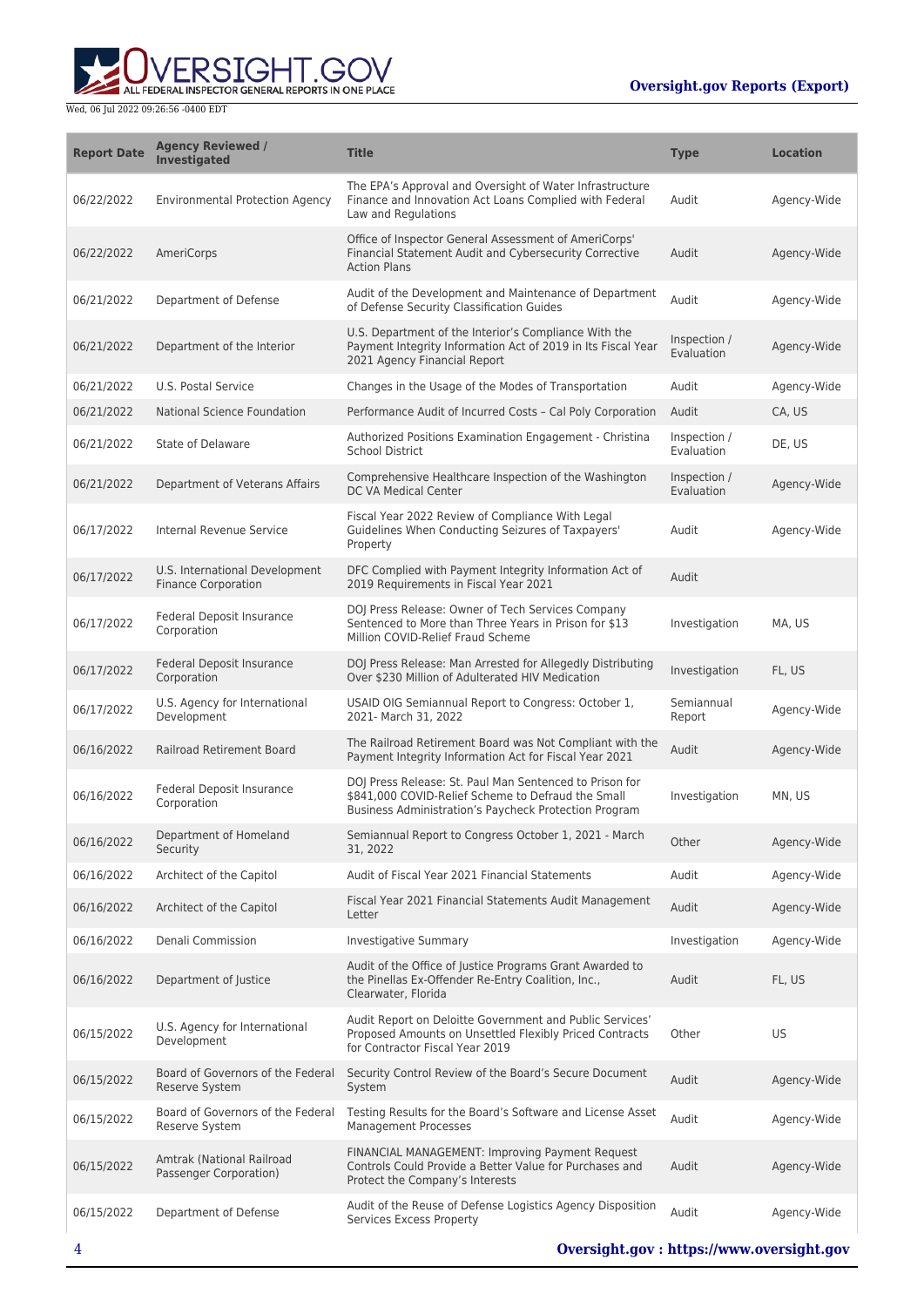

| <b>Report Date</b> | <b>Agency Reviewed /</b><br><b>Investigated</b>  | <b>Title</b>                                                                                                                                                                                         | <b>Type</b>                | <b>Location</b>                                                                                                                          |
|--------------------|--------------------------------------------------|------------------------------------------------------------------------------------------------------------------------------------------------------------------------------------------------------|----------------------------|------------------------------------------------------------------------------------------------------------------------------------------|
| 06/15/2022         | <b>Tennessee Valley Authority</b>                | TVA Nuclear Maintenance Employee Time Reporting                                                                                                                                                      | Inspection /<br>Evaluation | Agency-Wide                                                                                                                              |
| 06/15/2022         | Small Business Administration                    | SBA's Controls Over Cash Contributions and Gifts, Fiscal<br>Years 2022 and 2021                                                                                                                      | Inspection /<br>Evaluation | Agency-Wide                                                                                                                              |
| 06/15/2022         | Department of Energy                             | The Department of Energy's Chief Information Officer's<br><b>Business Operations Support Services Contract</b>                                                                                       | Audit                      | $\cdot$ DC, US<br>$\bullet$ MD, US                                                                                                       |
| 06/14/2022         | Department of Veterans Affairs                   | Comprehensive Healthcare Inspection of the VA Maryland<br>Health Care System in Baltimore                                                                                                            | Review                     | $\bullet$ MD, US<br>$\bullet$ MD, US<br>$\bullet$ MD, US<br>$\bullet$ MD, US<br>$\bullet$ MD, US<br>$\bullet$ MD, US<br>$\bullet$ MD, US |
| 06/14/2022         | Department of Justice                            | Audit of the United States Marshals Service's Management<br>of Seized Cryptocurrency                                                                                                                 | Audit                      | Agency-Wide                                                                                                                              |
| 06/14/2022         | Department of Veterans Affairs                   | Financial Efficiency Review of the VA El Paso Healthcare<br>System in Texas and New Mexico                                                                                                           | Inspection /<br>Evaluation | $\bullet$ TX, US<br>• NM, US                                                                                                             |
| 06/14/2022         | National Aeronautics and Space<br>Administration | NASA's Management of the Earth Science Disasters<br>Program                                                                                                                                          | Audit                      | Agency-Wide                                                                                                                              |
| 06/14/2022         | Department of Energy                             | The Western Federal Power System's Fiscal Year 2021<br><b>Financial Statement Audit</b>                                                                                                              | Audit                      | Agency-Wide                                                                                                                              |
| 06/13/2022         | Department of the Interior                       | Improvements Needed in the Bureau of Safety and<br>Environmental Enforcement's Procedures Concerning<br>Offshore Venting and Flaring Record Reviews                                                  | Other                      | Agency-Wide                                                                                                                              |
| 06/13/2022         | Department of Defense                            | Audit of the Department of Defense's Implementation of<br>Predictive Maintenance Strategies to Support Weapon<br>System Sustainment                                                                  | Audit                      | Agency-Wide                                                                                                                              |
| 06/13/2022         | <b>Federal Election Commission</b>               | Investigative Summary I22INV00010: Lost FEC Laptop<br>Reported by an Agency Employee                                                                                                                 | Investigation              | Agency-Wide                                                                                                                              |
| 06/13/2022         | Multiple Agencies                                | Key Insights: Identity Fraud Reduction and Redress in<br>Pandemic Response Programs                                                                                                                  | Other                      | Agency-Wide                                                                                                                              |
| 06/10/2022         | U.S. Agency for International<br>Development     | Financial Audit of USAID Resources Managed by Africaid in<br>Zimbabwe Under Cooperative Agreement AID-613-<br>A-17-00001, January 1 to December 31, 2021                                             | Other                      | ZW                                                                                                                                       |
| 06/10/2022         | Inter-American Foundation                        | OIG Risk Assessment of the Inter-American Foundation<br>Charge Card Program for Fiscal Years 2021 and 2020                                                                                           | Audit                      | US                                                                                                                                       |
| 06/10/2022         | U.S. Agency for International<br>Development     | USAID Complied in Fiscal Year 2021 With the Payment<br>Integrity Information Act of 2019                                                                                                             | Audit                      | <b>US</b>                                                                                                                                |
| 06/10/2022         | State of Delaware                                | Authorized Positions Examination Engagement -<br><b>Brandywine School District</b>                                                                                                                   | Other                      | DE, US                                                                                                                                   |
| 06/10/2022         | Department of Homeland<br>Security               | Department of Homeland Security's FY 2021 Compliance<br>with the Payment Integrity Information Act of 2019 and<br>Executive Order 13520, Reducing Improper Payments                                  | Audit                      | Agency-Wide                                                                                                                              |
| 06/10/2022         | <b>Tennessee Valley Authority</b>                | <b>TVA Nuclear Radiation Dosage</b>                                                                                                                                                                  | Inspection /<br>Evaluation | Agency-Wide                                                                                                                              |
| 06/09/2022         | U.S. Agency for International<br>Development     | Financial Audit of USAID Resources Managed by Center for<br>Clinical Care and Clinical Research in Nigeria Under<br>Cooperative Agreement 72062020CA00006, October 1,<br>2020, to September 30, 2021 | Other                      | <b>NG</b>                                                                                                                                |
| 06/09/2022         | U.S. Agency for International<br>Development     | Financial Audit of Handicap International Federation Under<br>Multiple Awards, for the Fiscal Year Ended December 31,<br>2019                                                                        | Other                      | US                                                                                                                                       |
| 06/09/2022         | Department of Education                          | Duplicate Higher Education Emergency Relief Fund Grant<br>Awards                                                                                                                                     | Other                      | Agency-Wide                                                                                                                              |
| 06/09/2022         | Peace Corps                                      | Final Report on the Post Re-Entry Health and Safety<br>Review of Peace Corps/Ecuador                                                                                                                 | Review                     | EC                                                                                                                                       |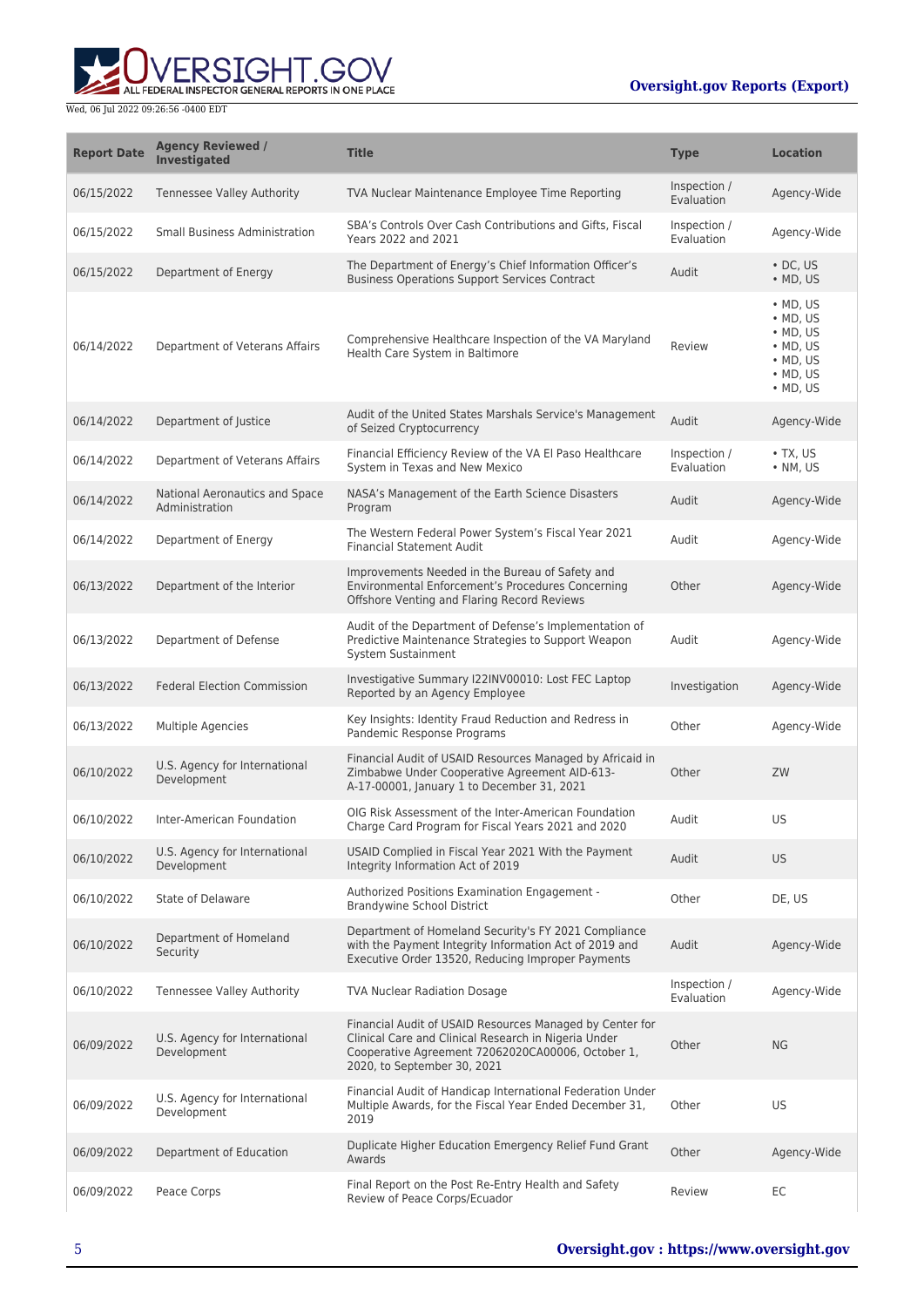

| <b>Report Date</b> | <b>Agency Reviewed /</b><br><b>Investigated</b>  | <b>Title</b>                                                                                                                                                                                                   | <b>Type</b>   | <b>Location</b> |
|--------------------|--------------------------------------------------|----------------------------------------------------------------------------------------------------------------------------------------------------------------------------------------------------------------|---------------|-----------------|
| 06/09/2022         | <b>Farm Credit Administration</b>                | Farm Credit Administration's Enterprise Risk Management<br>and Internal Control Program                                                                                                                        | Audit         | Agency-Wide     |
| 06/09/2022         | Federal Deposit Insurance<br>Corporation         | DOJ Press Release: Two Burlington County Women<br>Charged in \$175 Million Check-Cashing Scheme                                                                                                                | Investigation | NJ, US          |
| 06/09/2022         | National Aeronautics and Space<br>Administration | NASA's Management of the Mobile Launcher 2 Contract                                                                                                                                                            | Audit         | Agency-Wide     |
| 06/09/2022         | U.S. Postal Service                              | Mail Delivery, Customer Service, and Property Conditions<br>Review - Renton Main Post Office, Renton, WA                                                                                                       | Audit         | Agency-Wide     |
| 06/08/2022         | U.S. Postal Service                              | Competitive Outbound International Negotiated Service<br>Agreement Pricing and Revenue Commitments                                                                                                             | Audit         | Agency-Wide     |
| 06/08/2022         | U.S. Postal Service                              | Competitive Outbound International Negotiated Service<br>Agreement Pricing and Revenue Commitments                                                                                                             | Audit         | Agency-Wide     |
| 06/08/2022         | Department of Defense                            | DoD Cooperative Agreements With Coronavirus Aid, Relief,<br>and Economic Security Act Obligations                                                                                                              | Audit         | Agency-Wide     |
| 06/08/2022         | <b>Federal Deposit Insurance</b><br>Corporation  | DOJ Press Release: Florida Man Arrested for \$2.5 Million<br><b>COVID-Relief Fraud</b>                                                                                                                         | Investigation | US              |
| 06/08/2022         | <b>Multiple Agencies</b>                         | Lessons Learned in Oversight of Pandemic Relief Funds                                                                                                                                                          | Other         | Agency-Wide     |
| 06/08/2022         | Department of Veterans Affairs                   | Contract Medical Exam Program Limitations Put Veterans<br>at Risk for Inaccurate Claims Decisions                                                                                                              | Review        | Agency-Wide     |
| 06/08/2022         | U.S. Agency for International<br>Development     | Agreed-Upon Procedures Engagement of USAID Resources<br>Managed by Education Development Center Inc. in Liberia<br>Under Cost-Plus-Fixed-Fee Contract, AID-669-TO-17-00001,<br>March 2, 2017, to July 31, 2021 | Other         | <b>LR</b>       |
| 06/08/2022         | U.S. Postal Service                              | U.S. Postal Service International Mail Operations and<br>Performance Data                                                                                                                                      | Audit         | Agency-Wide     |
| 06/08/2022         | Department of State                              | Management Assistance Report: The Department of<br><b>State's Records Retirement Process</b>                                                                                                                   | Other         | Agency-Wide     |
| 06/08/2022         | <b>Environmental Protection Agency</b>           | The EPA Continues to Fail to Meet Inspection Requirements<br>for Hazardous Waste Treatment, Storage, and Disposal<br><b>Facilities</b>                                                                         | Audit         | Agency-Wide     |
| 06/07/2022         | State of Delaware                                | Authorized Positions Examination Engagement - Caesar<br>Rodney School District                                                                                                                                 | Other         | DE, US          |
| 06/07/2022         | Department of Energy                             | Special Report on Prospective Considerations for the Loan<br>Authority Supported Under the Loan Programs Office to<br>Improve Internal Controls and Prevent Fraud, Waste, and<br>Abuse                         | Other         | DC, US          |
| 06/07/2022         | <b>Federal Deposit Insurance</b><br>Corporation  | DOJ Press Release: New York And Florida Resident<br>Sentenced To 51 Months In Prison For \$6.8 Million<br>Paycheck Protection Program Fraud Scheme                                                             | Investigation | NJ, US          |
| 06/07/2022         | Gulf Coast Ecosystem Restoration<br>Council      | FINANCIAL MANAGEMENT: Audit of the Gulf Coast<br>Ecosystem Restoration Council's Compliance with PIIA for<br>Fiscal Year 2021                                                                                  | Audit         | Agency-Wide     |
| 06/07/2022         | U.S. Postal Service                              | Mail Delivery, Customer Service, and Property Conditions<br>Review - Lacey Branch, Lacey, WA                                                                                                                   | Audit         | Agency-Wide     |
| 06/07/2022         | U.S. Postal Service                              | Mail Delivery, Customer Service, and Property Conditions<br>Review - Kent Main Post Office, Kent, WA                                                                                                           | Audit         | Agency-Wide     |
| 06/07/2022         | U.S. Agency for International<br>Development     | Financial Audit of USAID Resources Managed by Baylor<br>College of Medicine Children's Foundation Lesotho Under<br>Agreement 72067419CA00016, July 1, 2020, to June 30,<br>2021                                | Other         | LS              |
| 06/07/2022         | U.S. Agency for International<br>Development     | Financial Audit of USAID Resources Managed by American<br>University of Nigeria Under Cooperative Agreement<br>72062019CA0002, August 1, 2020, to July 31, 2021                                                | Other         | ΝG              |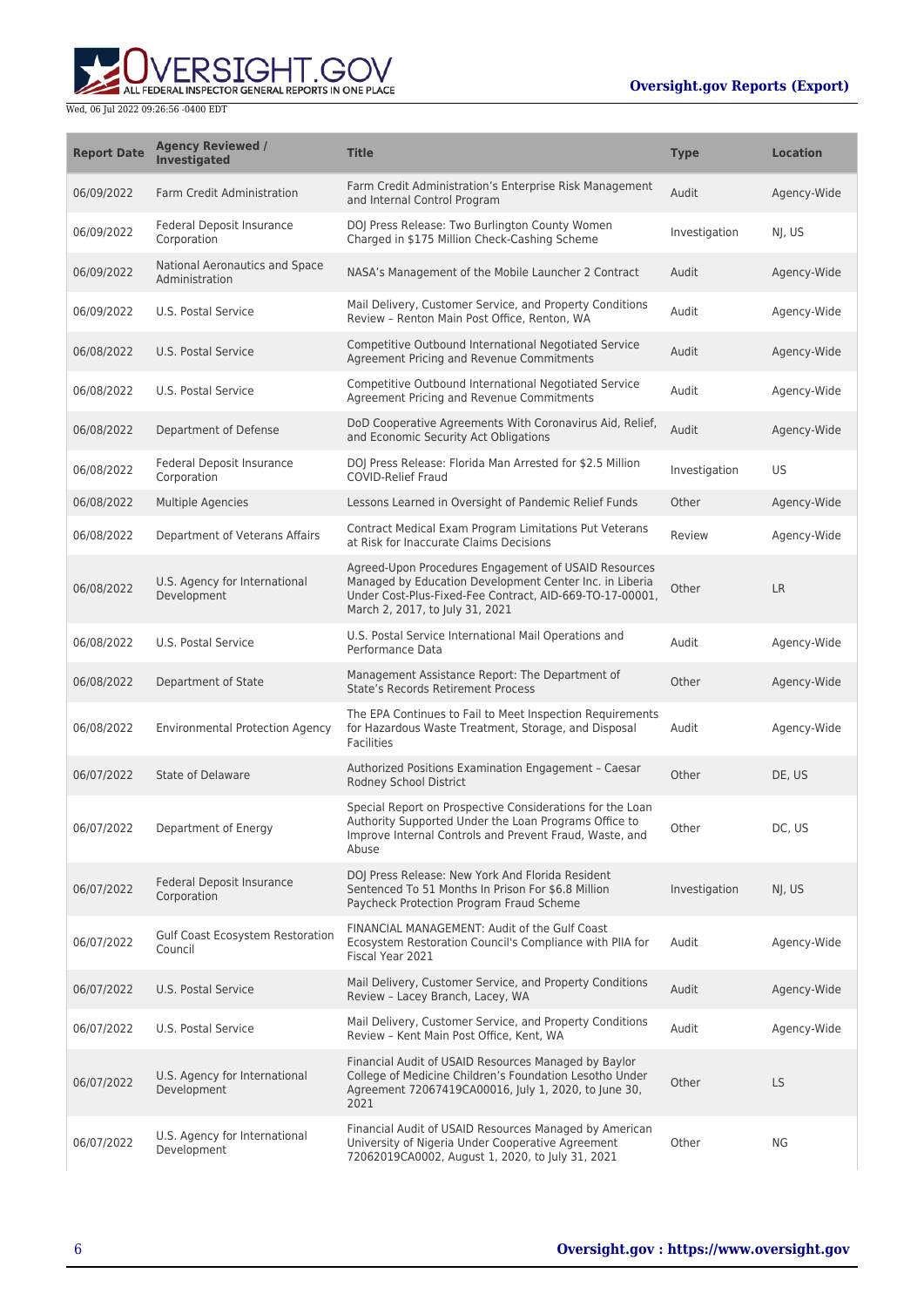

| <b>Report Date</b> | <b>Agency Reviewed /</b><br><b>Investigated</b>                                                 | <b>Title</b>                                                                                                                                                                                                           | <b>Type</b>                | <b>Location</b>                                                                                |
|--------------------|-------------------------------------------------------------------------------------------------|------------------------------------------------------------------------------------------------------------------------------------------------------------------------------------------------------------------------|----------------------------|------------------------------------------------------------------------------------------------|
| 06/07/2022         | U.S. Agency for International<br>Development                                                    | Financial Audit of USAID Resources Managed by<br>Organization for Public Health Interventions and<br>Development in Zimbabwe Under Cooperative Agreement<br>72061320CA00005, October 1, 2020, to September 30,<br>2021 | Other                      | ZW                                                                                             |
| 06/07/2022         | U.S. Agency for Global Media<br>(f/k/a Broadcasting Board of<br>Governors)                      | Audit of U.S. Agency for Global Media FY 2021 Compliance<br>With Payment Integrity Requirements                                                                                                                        | Audit                      | Agency-Wide                                                                                    |
| 06/06/2022         | Department of Energy                                                                            | The Department of Energy's Unclassified Cybersecurity<br>Program - 2021                                                                                                                                                | Inspection /<br>Evaluation | Agency-Wide                                                                                    |
| 06/06/2022         | Millennium Challenge Corporation                                                                | MCC Complied in Fiscal Year 2021 With the Payment<br>Integrity Information Act of 2019                                                                                                                                 | Audit                      | US                                                                                             |
| 06/06/2022         | Department of Veterans Affairs                                                                  | Suicide Prevention Coordinators Need Improved Training,<br>Guidance, and Oversight                                                                                                                                     | Review                     | Agency-Wide                                                                                    |
| 06/06/2022         | Federal Deposit Insurance<br>Corporation                                                        | DOJ Press Release: Foreign National Involved in Religious<br>Institution Check Theft Conspiracy Sentenced to Over<br>Three Years in Federal Prison                                                                     | Investigation              | MD, US                                                                                         |
| 06/06/2022         | Denali Commission                                                                               | Semiannual Report to The Congress, October 1, 2021 -<br>March 31, 2022                                                                                                                                                 | Semiannual<br>Report       | Agency-Wide                                                                                    |
| 06/06/2022         | <b>Nuclear Regulatory Commission</b>                                                            | Audit of the NRC's Fiscal Year (FY) 2021 Compliance with<br><b>Improper Payment Laws</b>                                                                                                                               | Audit                      | MD, US                                                                                         |
| 06/03/2022         | U.S. Postal Service                                                                             | Negotiated Service Agreement and Customer Compliance<br>Capping Report                                                                                                                                                 | Audit                      | Agency-Wide                                                                                    |
| 06/02/2022         | U.S. Postal Service                                                                             | Property Condition Review Capping Report                                                                                                                                                                               | Audit                      | Agency-Wide                                                                                    |
| 06/02/2022         | Department of the Treasury                                                                      | Independent Review of 4003(b) Loan Recipient's Validation<br>Memo - SkyWest Airlines, Inc.                                                                                                                             | <b>Review</b>              | Agency-Wide                                                                                    |
| 06/02/2022         | Department of Veterans Affairs                                                                  | Comprehensive Healthcare Inspection of the Hershel<br>"Woody" Williams VA Medical Center in Huntington, West<br>Virginia                                                                                               | Inspection /<br>Evaluation | $\bullet$ WV, US<br>$\bullet$ KY, US<br>$\bullet$ WV, US<br>$\cdot$ OH, US<br>$\bullet$ WV, US |
| 06/02/2022         | Department of Veterans Affairs                                                                  | Comprehensive Healthcare Inspection of the Beckley VA<br>Medical Center in West Virginia                                                                                                                               | Inspection /<br>Evaluation | • WV, US<br>$\bullet$ WV, US<br>$\bullet$ WV, US                                               |
| 06/01/2022         | Department of Veterans Affairs                                                                  | Veterans Data Integration and Federation Enterprise<br>Platform Lacks Sufficient Security Controls                                                                                                                     | Audit                      | Agency-Wide                                                                                    |
| 06/01/2022         | State of Delaware                                                                               | Authorized Positions Examination Engagement -<br>Appoquinimink School District                                                                                                                                         | Other                      | DE, US                                                                                         |
| 06/01/2022         | U.S. Agency for International<br>Development                                                    | Financial Audit of Danish Refugee Council Under Multiple<br>Awards, for the Fiscal Year Ended December 31, 2019,                                                                                                       | Other                      | US                                                                                             |
| 06/01/2022         | Department of Veterans Affairs                                                                  | Deficits with Metrics Following Implementation of the New<br>Electronic Health Record at the Mann-Grandstaff VA<br>Medical Center in Spokane, Washington                                                               | Inspection /<br>Evaluation | WA, US                                                                                         |
| 06/01/2022         | Department of Education                                                                         | The Office of Postsecondary Education's Oversight of<br>Higher Education Emergency Relief Fund Grants                                                                                                                  | Audit                      | Agency-Wide                                                                                    |
| 06/01/2022         | National Science Foundation                                                                     | Performance Audit of Incurred Costs - University of Maine                                                                                                                                                              | Audit                      | ME, US                                                                                         |
| 06/01/2022         | <b>Federal Deposit Insurance</b><br>Corporation                                                 | DOJ Press Release: Tulsa Man Sentenced for Defrauding<br>Investor and Banks of Millions                                                                                                                                | Investigation              | OK, US                                                                                         |
| 06/01/2022         | Department of Veterans Affairs                                                                  | Inspection of Information Technology Security at the<br>Consolidated Mail Outpatient Pharmacy in Dallas, Texas                                                                                                         | Inspection /<br>Evaluation | TX, US                                                                                         |
| 06/01/2022         | Department of State, U.S. Agency<br>for Global Media (f/k/a<br>Broadcasting Board of Governors) | Semiannual Report to The Congress, October 1, 2021 -<br>March 31, 2022                                                                                                                                                 | Semiannual<br>Report       | Agency-Wide                                                                                    |
| 06/01/2022         | <b>Tennessee Valley Authority</b>                                                               | Non-Power Dam Control System Cybersecurity                                                                                                                                                                             | Audit                      | Agency-Wide                                                                                    |
| 06/01/2022         | Department of Veterans Affairs                                                                  | Inspection of Information Technology Security at the<br>Consolidated Mail Outpatient Pharmacy in Tucson, Arizona                                                                                                       | Inspection /<br>Evaluation | Agency-Wide                                                                                    |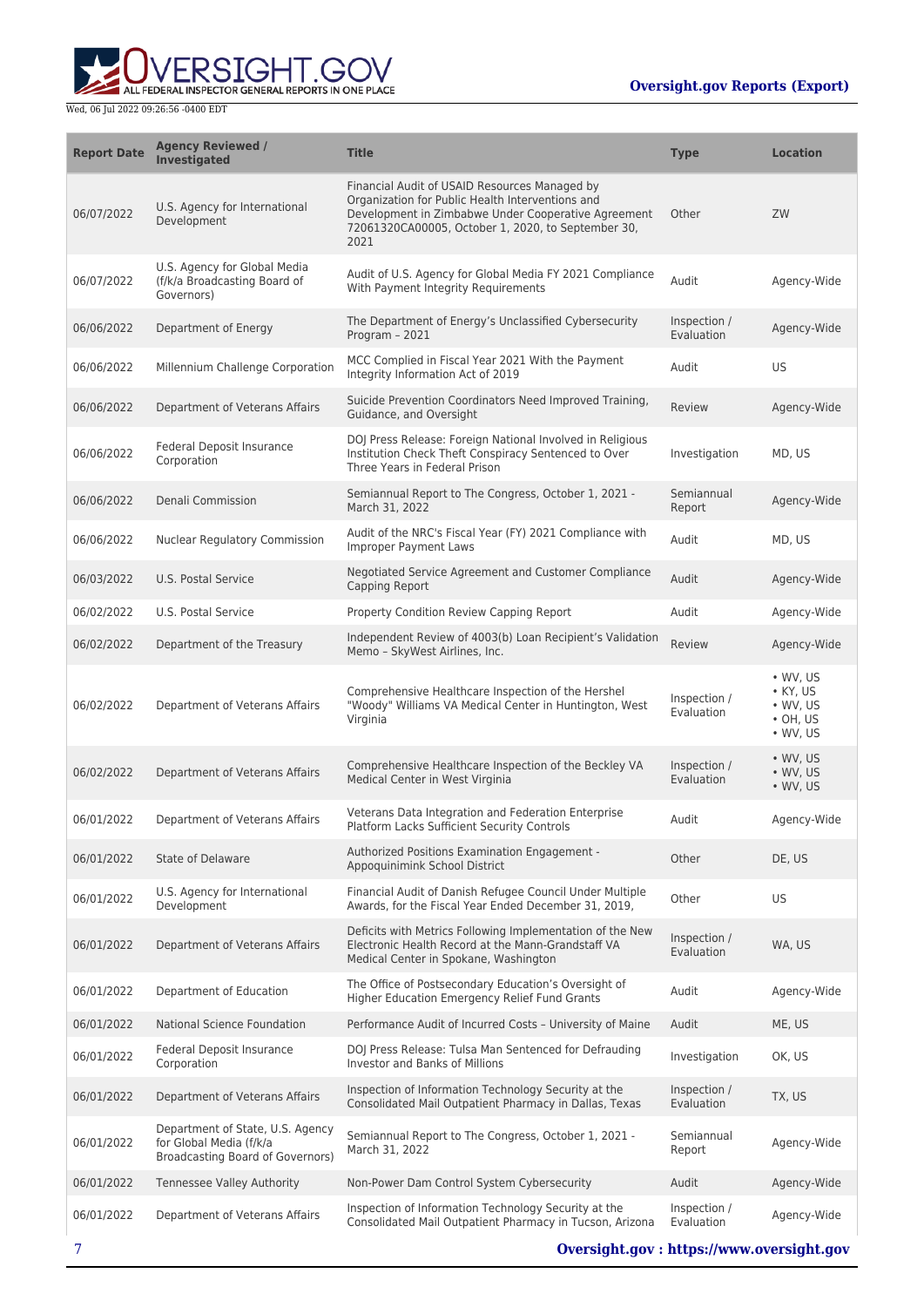

| <b>Report Date</b> | <b>Agency Reviewed /</b><br><b>Investigated</b>                                                  | <b>Title</b>                                                                                                                                                          | <b>Type</b>                | <b>Location</b> |
|--------------------|--------------------------------------------------------------------------------------------------|-----------------------------------------------------------------------------------------------------------------------------------------------------------------------|----------------------------|-----------------|
| 06/01/2022         | Office of the Director of National<br>Intelligence                                               | The Office of the Inspector General of the Intelligence<br>Community Releases Its Semiannual Report to Congress                                                       | Semiannual<br>Report       | Agency-Wide     |
| 06/01/2022         | <b>Election Assistance Commission</b>                                                            | Semiannual Report to Congress - Spring 2022                                                                                                                           | Semiannual<br>Report       | Agency-Wide     |
| 06/01/2022         | Department of the Treasury                                                                       | Semiannual Report to Congress, Department of the<br>Treasury, Office of Inspector General (October 1, 2021 -<br>March 31, 2022)                                       | Semiannual<br>Report       | Agency-Wide     |
| 05/31/2022         | Committee for Purchase From<br>People Who Are Blind or Severely<br>Disabled (AbilityOne Program) | Semiannual Report to Congress for October 1, 2021 -<br>March 31, 2022. Office of Inspector General, U.S.<br>AbilityOne Commission                                     | Semiannual<br>Report       | Agency-Wide     |
| 05/31/2022         | Federal Deposit Insurance<br>Corporation                                                         | DOJ Press Release: Vacaville Man Sentenced to 8 Years in<br>Prison for Billion Dollar DC Solar Ponzi Scheme                                                           | Investigation              | CA, US          |
| 05/31/2022         | Department of Education                                                                          | OIG 84th Semiannual Report to Congress                                                                                                                                | Semiannual<br>Report       | Agency-Wide     |
| 05/31/2022         | Federal Housing Finance Agency                                                                   | FHFA Ensured that Fannie Mae Submitted Required<br>Property Valuation Data to the Agency's Mortgage Loan<br>Integrated System                                         | Review                     | <b>US</b>       |
| 05/31/2022         | Department of Housing and<br>Urban Development                                                   | SAR 87 - HUD OIG Semiannual Report to Congress for the<br>period October 1, 2021, through March 31, 2022                                                              | Semiannual<br>Report       | Agency-Wide     |
| 05/31/2022         | National Aeronautics and Space<br>Administration                                                 | Semiannual Report: October 1, 2021 through March 31,<br>2022                                                                                                          | Semiannual<br>Report       | Agency-Wide     |
| 05/31/2022         | <b>Federal Election Commission</b>                                                               | Federal Election Commission Semiannual Report to<br>Congress                                                                                                          | Semiannual<br>Report       | Agency-Wide     |
| 05/31/2022         | Federal Deposit Insurance<br>Corporation                                                         | Semiannual Report to the Congress, October 1, 2021-<br>March 31, 2022                                                                                                 | Semiannual<br>Report       | Agency-Wide     |
| 05/31/2022         | <b>General Services Administration</b>                                                           | Semiannual Report to the Congress - Spring 2022                                                                                                                       | Semiannual<br>Report       | Agency-Wide     |
| 05/31/2022         | <b>Multiple Agencies</b>                                                                         | Pandemic Response Accountability Committee's<br>Semiannual Report to Congress                                                                                         | Semiannual<br>Report       | Agency-Wide     |
| 05/31/2022         | Department of Veterans Affairs                                                                   | Failure to Provide Emergency Care to a Patient and<br>Leaders' Inadequate Response to that Failure at the<br>Malcom Randall VA Medical Center in Gainesville, Florida | Inspection /<br>Evaluation | FL, US          |
| 05/31/2022         | Nuclear Regulatory Commission                                                                    | Semiannual Report to Congress                                                                                                                                         | Other                      | Agency-Wide     |
| 05/31/2022         | Department of Veterans Affairs                                                                   | Comprehensive Healthcare Inspection of Veterans<br>Integrated Service Network 2: New York/New Jersey VA<br>Health Care Network in Bronx, New York                     | Review                     | NY, US          |
| 05/27/2022         | U.S. Agency for International<br>Development                                                     | Financial Audit of KNCV Tuberculosis Foundation Under<br>Multiple, USAID Awards for the Fiscal Year Ended<br>September 30, 2017                                       | Other                      | <b>US</b>       |
| 05/27/2022         | <b>General Services Administration</b>                                                           | GSA Complied with the Payment Integrity Information Act<br>in Fiscal Year 2021                                                                                        | Audit                      | Agency-Wide     |
| 05/27/2022         | Federal Deposit Insurance<br>Corporation                                                         | DOJ Press Release: Richmond Man Pleads Guilty to \$1<br>Million Paycheck Protection Program Fraud Scheme                                                              | Investigation              | VA, US          |
| 05/27/2022         | U.S. Postal Service                                                                              | U.S. Postal Service Knowledge Continuity                                                                                                                              | Audit                      | Agency-Wide     |
| 05/27/2022         | Department of Energy                                                                             | Semiannual Report to Congress for Period Ending March<br>31, 2022                                                                                                     | Semiannual<br>Report       | Agency-Wide     |
| 05/27/2022         | <b>Export-Import Bank</b>                                                                        | Semiannual Report to Congress: October 1, 2021 to March<br>31, 2022                                                                                                   | Semiannual<br>Report       | Agency-Wide     |
| 05/27/2022         | <b>Environmental Protection Agency</b>                                                           | Semiannual Report to Congress: October 1, 2021-March<br>31, 2022                                                                                                      | Audit                      | Agency-Wide     |
| 05/27/2022         | Securities and Exchange<br>Commission                                                            | Semiannual Report to Congress: October 1, 2021 through<br>March 31, 2022                                                                                              | Semiannual<br>Report       | Agency-Wide     |
| 05/27/2022         | Department of Justice                                                                            | Semiannual Report to Congress October 1, 2021 - March<br>31, 2022                                                                                                     | Semiannual<br>Report       | Agency-Wide     |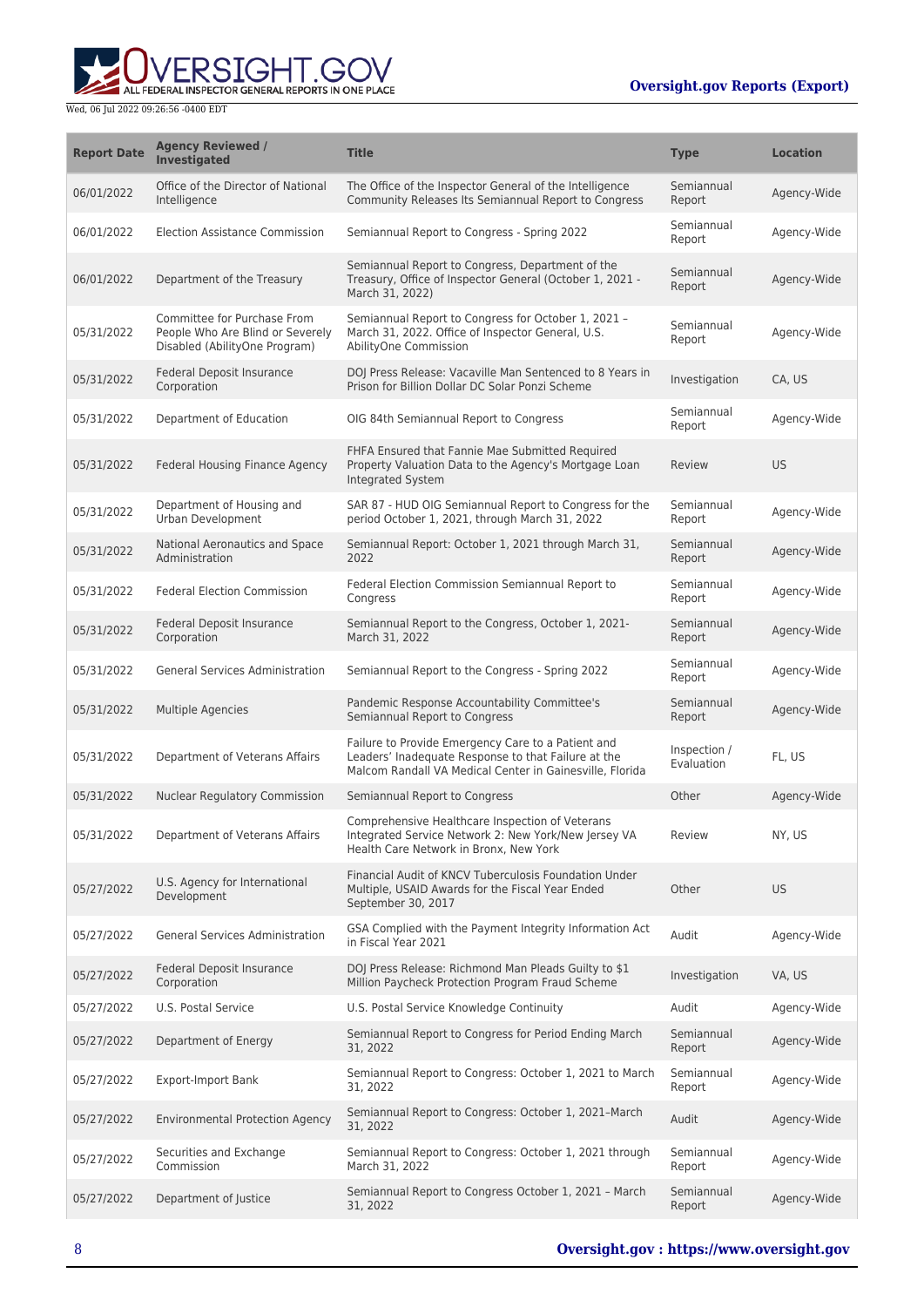

| <b>Report Date</b> | <b>Agency Reviewed /</b><br><b>Investigated</b>     | <b>Title</b>                                                                                                                                                                                  | <b>Type</b>                | <b>Location</b>                                                    |
|--------------------|-----------------------------------------------------|-----------------------------------------------------------------------------------------------------------------------------------------------------------------------------------------------|----------------------------|--------------------------------------------------------------------|
| 05/27/2022         | <b>Consumer Product Safety</b><br>Commission        | Semiannual Report to Congress October 1, 2021 to March<br>31, 2022                                                                                                                            | Semiannual<br>Report       | Agency-Wide                                                        |
| 05/26/2022         | U.S. Agency for International<br>Development        | Financial Audit of Closing the Gaps in the TB Care Cascade<br>Program Managed by World Health Partners in India,<br>Cooperative Agreement 72038620CA00012, July 31, 2020<br>to March 31, 2021 | Other                      | IN                                                                 |
| 05/26/2022         | U.S. Agency for International<br>Development        | Examination Report of Incurred Costs Claimed on Flexibly<br>Priced Contracts by International Business & Technical<br>Consultants, Inc. for the Fiscal Year Ended December 31,<br>2018        | Other                      | <b>US</b>                                                          |
| 05/26/2022         | U.S. African Development<br>Foundation              | OIG Risk Assessment of the U.S. African Development<br>Foundation Charge Card Program for Fiscal Years 2021 and Audit<br>2020                                                                 |                            | <b>US</b>                                                          |
| 05/26/2022         | <b>Federal Election Commission</b>                  | Management Letter for OIG Special Review of the Federal<br>Election Commission (FEC) Contracting Officers<br>Representative (COR) Program                                                     | Review                     | Agency-Wide                                                        |
| 05/26/2022         | Department of Veterans Affairs                      | Comprehensive Healthcare Inspection of the VA NY Harbor<br>Healthcare System in New York                                                                                                      | Inspection /<br>Evaluation | $\cdot$ NY. US<br>• NY, US<br>$\bullet$ NY, US<br>$\bullet$ NY, US |
| 05/26/2022         | Social Security Administration                      | Incorrect Old-Age, Survivors and Disability Insurance<br>Benefit Payment Computations that Resulted in<br>Overpayments                                                                        | Audit                      | Agency-Wide                                                        |
| 05/26/2022         | Federal Deposit Insurance<br>Corporation            | DOJ Press Release: California Couple Charged with<br>Defrauding Paycheck Protection Program                                                                                                   | Investigation              | CA, US                                                             |
| 05/26/2022         | Federal Deposit Insurance<br>Corporation            | DOJ Press Release: Bank CEO Convicted For Taking Bribes<br>In Connection With Loans Guaranteed By The Small<br><b>Business Administration</b>                                                 | Investigation              | NY, US                                                             |
| 05/26/2022         | <b>National Credit Union</b><br>Administration      | Letter to Congress: Office of Inspector General 2022<br>Review of the NCUA's 2021 Compliance Under the<br>Improper Payments Elimination and Recovery Act (IPERA)<br>May 26, 2022              | Other                      | Agency-Wide                                                        |
| 05/26/2022         | U.S. Postal Service                                 | Mail Delivery, Customer Service, and Property Conditions<br>Review - Linwood Station, Indianapolis, IN                                                                                        | Audit                      | Agency-Wide                                                        |
| 05/26/2022         | U.S. Postal Service                                 | Mail Delivery, Customer Service, and Property Conditions<br>Review - Plainfield Main Post Office, Plainfield, IN                                                                              | Audit                      | Agency-Wide                                                        |
| 05/26/2022         | U.S. Postal Service                                 | Mail Delivery, Customer Service, and Property Conditions<br>Review - Carmel Main Post Office, Carmel, IN                                                                                      | Audit                      | Agency-Wide                                                        |
| 05/26/2022         | Department of Defense                               | Semiannual Report to the Congress - October 1, 2021,<br>through March 31, 2022                                                                                                                | Semiannual<br>Report       | Agency-Wide                                                        |
| 05/26/2022         | Pension Benefit Guaranty<br>Corporation             | Semiannual Report to Congress For the Period October 1,<br>2021 to March 31, 2022                                                                                                             | Semiannual<br>Report       | Agency-Wide                                                        |
| 05/26/2022         | Department of Labor                                 | Semiannual Report to Congress: October 1, 2021 - March<br>31, 2022                                                                                                                            | Semiannual<br>Report       | Agency-Wide                                                        |
| 05/26/2022         | <b>AmeriCorps</b>                                   | Semiannual Report to Congress: October 1, 2021 - March<br>31, 2022                                                                                                                            | Semiannual<br>Report       | Agency-Wide                                                        |
| 05/26/2022         | Amtrak (National Railroad<br>Passenger Corporation) | Employee Resigns Prior to Administrative Hearing                                                                                                                                              | Investigation              | FL, US                                                             |
| 05/26/2022         | Department of the Interior                          | April 2022 Semiannual Report to Congress                                                                                                                                                      | Semiannual<br>Report       | Agency-Wide                                                        |
| 05/26/2022         | U.S. Postal Service                                 | Spring 2022 Semiannual Report to Congress                                                                                                                                                     | Semiannual<br>Report       | Agency-Wide                                                        |
| 05/26/2022         | <b>Small Business Administration</b>                | SBA OIG Spring 2022 Semiannual Report to Congress                                                                                                                                             | Semiannual<br>Report       | Agency-Wide                                                        |
| 05/26/2022         | Social Security Administration                      | 2022 Spring Semiannual Report to Congress                                                                                                                                                     | Semiannual<br>Report       | Agency-Wide                                                        |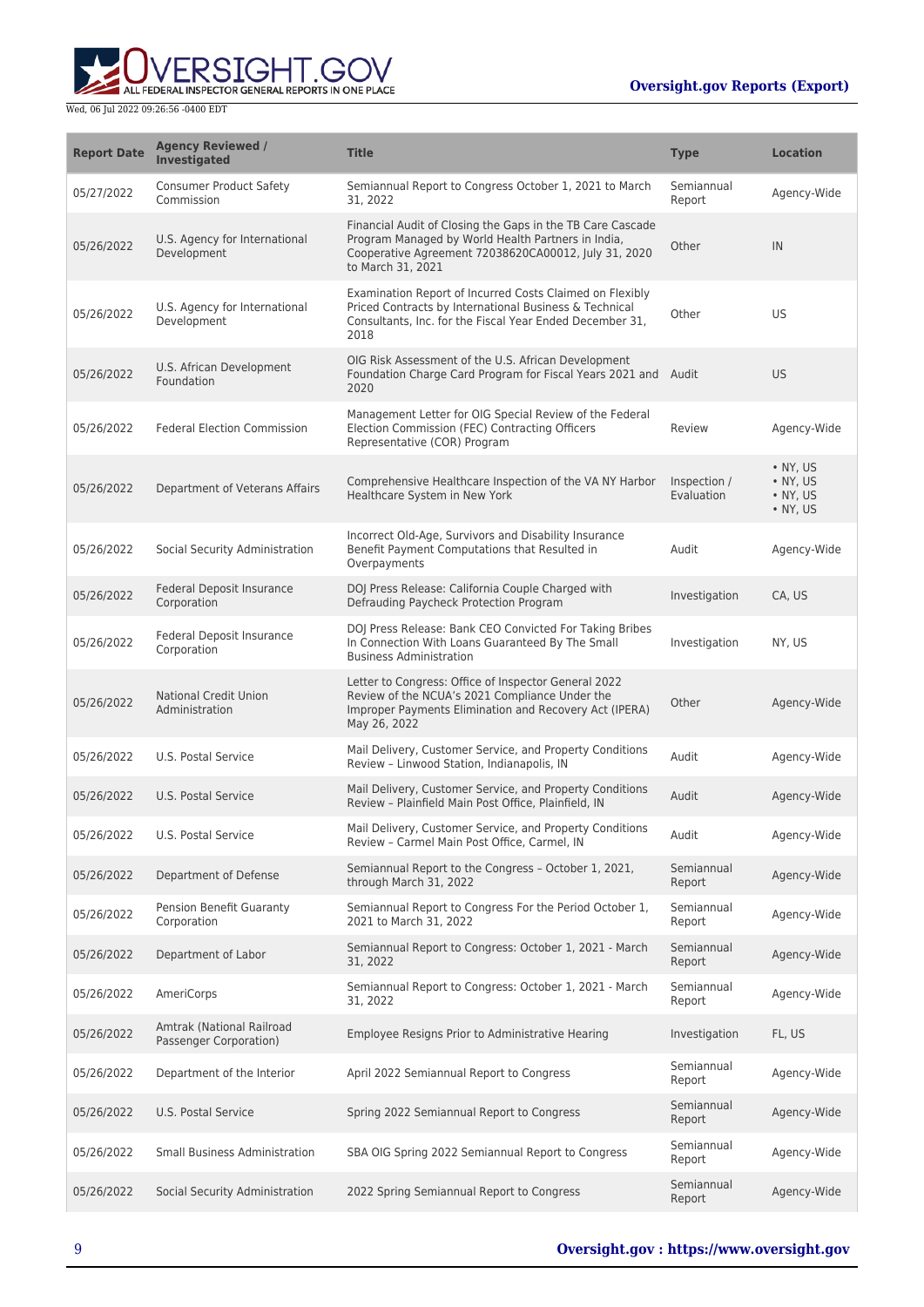

| <b>Report Date</b> | <b>Agency Reviewed /</b><br><b>Investigated</b>     | <b>Title</b>                                                                                                                                                                     | <b>Type</b>                | <b>Location</b>                                                                                                                                                  |
|--------------------|-----------------------------------------------------|----------------------------------------------------------------------------------------------------------------------------------------------------------------------------------|----------------------------|------------------------------------------------------------------------------------------------------------------------------------------------------------------|
| 05/26/2022         | <b>National Security Agency</b>                     | Audit of the Implementation of the Coronavirus Aid, Relief,<br>and Economic Security (CARES) Act, Section 3610                                                                   | Audit                      | Agency-Wide                                                                                                                                                      |
| 05/26/2022         | Department of Agriculture                           | Office of Inspector General Semiannual Report to Congress<br>FY 2022 - First Half                                                                                                | Semiannual<br>Report       | Agency-Wide                                                                                                                                                      |
| 05/26/2022         | <b>Small Business Administration</b>                | SBA's Handling of Potentially Fraudulent Paycheck<br>Protection Program Loans                                                                                                    | Inspection /<br>Evaluation | Agency-Wide                                                                                                                                                      |
| 05/26/2022         | Department of Justice                               | Management Advisory Memorandum: Notification of<br>Concerns with the Absence of a Policy Regarding FBI<br>Employees Emailing Child Sexual Abuse Material and Other<br>Contraband | Other                      | Agency-Wide                                                                                                                                                      |
| 05/26/2022         | Peace Corps                                         | Semiannual Report to Congress for the First Half of FY<br>2022                                                                                                                   | Other                      | Agency-Wide                                                                                                                                                      |
| 05/26/2022         | Amtrak (National Railroad<br>Passenger Corporation) | SEMIANNUAL REPORT TO CONGRESS #65 (OCTOBER 1,<br>2021 TO MARCH 31, 2022)                                                                                                         | Semiannual<br>Report       | Agency-Wide                                                                                                                                                      |
| 05/26/2022         | <b>Federal Labor Relations Authority</b>            | Privacy and Data Protection Policies, Procedure and<br>Practices for 2022                                                                                                        | Other                      | Agency-Wide                                                                                                                                                      |
| 05/25/2022         | U.S. Agency for International<br>Development        | Strategic Workforce Planning: Challenges Impair USAID's<br>Ability to Establish a Comprehensive Human Capital<br>Approach                                                        | Audit                      | Agency-Wide                                                                                                                                                      |
| 05/25/2022         | U.S. Agency for International<br>Development        | Financial Audit of USAID Resources Managed by Right to<br>Care NPC in Multiple Countries Under Multiple Awards,<br>October 1, 2020, to September 30, 2021                        | Other                      | ZA                                                                                                                                                               |
| 05/25/2022         | Department of Veterans Affairs                      | Comprehensive Healthcare Inspection of the Samuel S.<br>Stratton VA Medical Center in Albany, New York                                                                           | Review                     | • NY, US<br>• NY, US<br>• NY, US<br>$\bullet$ NY, US<br>• NY, US<br>$\bullet$ NY, US<br>• NY, US<br>$\bullet$ NY, US<br>• NY, US<br>$\bullet$ NY, US<br>• NY, US |
| 05/25/2022         | Department of State                                 | Review of the Recruitment and Selection Process for Public<br>Members of Foreign Service Selection Boards                                                                        | Other                      | Agency-Wide                                                                                                                                                      |
| 05/25/2022         | Department of State                                 | Inspection of Embassy Athens and Constituent Post,<br>Greece                                                                                                                     | Inspection /<br>Evaluation | <b>GR</b>                                                                                                                                                        |
| 05/25/2022         | Department of State                                 | Inspection of the Bureau of Diplomatic Security's<br><b>Diplomatic Courier Service</b>                                                                                           | Inspection /<br>Evaluation | Agency-Wide                                                                                                                                                      |
| 05/25/2022         | Department of State                                 | Inspection of Embassy Budapest, Hungary                                                                                                                                          | Inspection /<br>Evaluation | HU                                                                                                                                                               |
| 05/25/2022         | Department of Veterans Affairs                      | Semiannual Report to Congress, Issue 87, October 1,<br>2021-March 31, 2022                                                                                                       | Semiannual<br>Report       | Agency-Wide                                                                                                                                                      |
| 05/25/2022         | <b>Corporation for Public</b><br>Broadcasting       | Evaluation of WSLU-FM/North Country Public Radio<br>Expenditures, Report No. ECR2206-2208                                                                                        | Inspection /<br>Evaluation | NY, US                                                                                                                                                           |
| 05/25/2022         | National Science Foundation                         | Semiannual Report to Congress, October 1, 2021 - March<br>31, 2022                                                                                                               | Semiannual<br>Report       | Agency-Wide                                                                                                                                                      |
| 05/25/2022         | National Science Foundation                         | Audit of NSF's Purchase Card Program                                                                                                                                             | Audit                      | VA, US                                                                                                                                                           |
| 05/25/2022         | <b>Tennessee Valley Authority</b>                   | Organizational Effectiveness - Browns Ferry Nuclear Plant<br><b>Radiation Protection</b>                                                                                         | Inspection /<br>Evaluation | Agency-Wide                                                                                                                                                      |
| 05/25/2022         | Federal Labor Relations Authority                   | Follow-up Management Advisory Review on FLRA's<br>Appointment of Contracting Officer's Representatives                                                                           | Other                      | Agency-Wide                                                                                                                                                      |
| 05/25/2022         | International Trade Commission                      | Inspector General Semiannual Report                                                                                                                                              | Semiannual<br>Report       | Agency-Wide                                                                                                                                                      |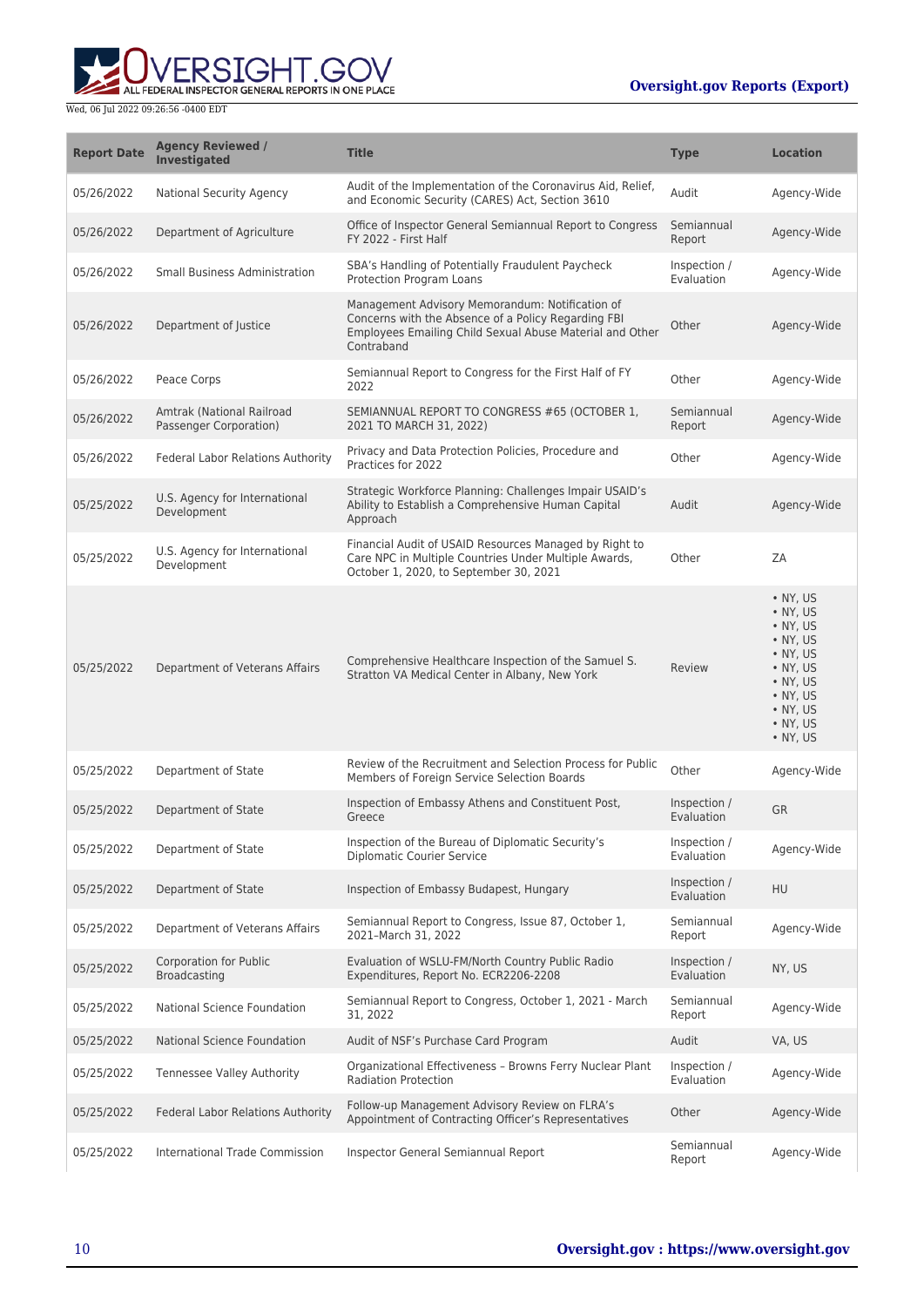

| <b>Report Date</b> | <b>Agency Reviewed /</b><br><b>Investigated</b> | <b>Title</b>                                                                                                                                                                                                                               | <b>Type</b>                | <b>Location</b>                                                                                                                                             |
|--------------------|-------------------------------------------------|--------------------------------------------------------------------------------------------------------------------------------------------------------------------------------------------------------------------------------------------|----------------------------|-------------------------------------------------------------------------------------------------------------------------------------------------------------|
| 05/24/2022         | Department of State                             | Audit of Department of State Actions To Prevent Unlawful<br>Trafficking in Persons Practices When Executing Security,<br>Construction, and Facility and Household Services<br><b>Contracts at Overseas Posts</b>                           | Audit                      | • Agency-Wide<br>$\cdot$ DE<br>$\cdot$ CF<br>$\cdot$ IQ<br>$\cdot$ EG<br>$\cdot$ PE<br>$\cdot$ PK<br>$\bullet$ MX<br>$\cdot$  P<br>$\cdot$  O<br>$\cdot$ SD |
| 05/24/2022         | Corporation for Public<br>Broadcasting          | Semiannual Report, Office of the Inspector General<br>Operations and Audit Resolution Activities, October 1,<br>2021 - March 31, 2022                                                                                                      | Semiannual<br>Report       | Agency-Wide                                                                                                                                                 |
| 05/24/2022         | Department of the Treasury                      | Alert Memorandum: Delays in the Quarterly Monitoring of<br>Borrowers' Compliance with Loan Requirements                                                                                                                                    | Audit                      | Agency-Wide                                                                                                                                                 |
| 05/24/2022         | Department of Veterans Affairs                  | VHA Continues to Face Challenges with Billing Private<br>Insurers for Community Care                                                                                                                                                       | Audit                      | Agency-Wide                                                                                                                                                 |
| 05/23/2022         | Internal Revenue Service                        | Final Report - The IRS Leveraged Its Telework Program to<br>Continue Operations During the COVID-19 Pandemic                                                                                                                               | Inspection /<br>Evaluation | Agency-Wide                                                                                                                                                 |
| 05/23/2022         | Architect of the Capitol                        | Architect of the Capitol (AOC) Employees Violated the AOC<br>Standards of Conduct and Ethics Policies by Wagering on<br>the Outcome of the 2020 Presidential Election and<br>Engaging in Political Conversation While on Duty              | Investigation              | Agency-Wide                                                                                                                                                 |
| 05/23/2022         | U.S. Agency for International<br>Development    | Financial Audit of the Rule of Law and Culture of Integrity<br>Program in Paraguay Managed by Instituto Desarrollo,<br>Cooperative Agreement 72052619CA00002, for the Fiscal<br>Year Ended December 31, 2021                               | Other                      | PY                                                                                                                                                          |
| 05/23/2022         | U.S. Agency for International<br>Development    | Financial Audit of USAID Resources Managed by Uganda<br>Protestant Medical Bureau Under Multiple Awards, July 1,<br>2020, to June 30, 2021                                                                                                 | Other                      | UG                                                                                                                                                          |
| 05/23/2022         | Department of Homeland<br>Security              | ICE Did Not Follow Policies, Guidance, or<br>Recommendations to Ensure Migrants Were Tested for<br>COVID-19 before Transport on Domestic Commercial<br>Flights                                                                             | Audit                      | Agency-Wide                                                                                                                                                 |
| 05/23/2022         | Department of Justice                           | Recommendations Issued by the Office of the Inspector<br>General That Were Not Closed as of March 31, 2022                                                                                                                                 | Other                      | Agency-Wide                                                                                                                                                 |
| 05/20/2022         | Office of Personnel Management                  | Audit of Cambia Health Solutions, Inc. Portland, Oregon                                                                                                                                                                                    | Audit                      | Agency-Wide                                                                                                                                                 |
| 05/20/2022         | U.S. Postal Service                             | U.S. Postal Service Recognition and Awards Program                                                                                                                                                                                         | Audit                      | Agency-Wide                                                                                                                                                 |
| 05/20/2022         | Department of the Interior                      | U.S. Fish and Wildlife Service Grants Awarded to the U.S.<br>Virgin Islands Department of Planning and Natural<br>Resources, From October 1, 2017, Through September 30,<br>2019, Under the Wildlife and Sport Fish Restoration<br>Program | Audit                      | Agency-Wide                                                                                                                                                 |
| 05/20/2022         | National Geospatial-Intelligence<br>Agency      | NGA OIG Spring Semiannual Report to Congress, 1 October<br>2021 - 31 March 2022                                                                                                                                                            | Semiannual<br>Report       | Agency-Wide                                                                                                                                                 |
| 05/20/2022         | Government Publishing Office                    | GPO Organization Transformation Evaluation                                                                                                                                                                                                 | Inspection /<br>Evaluation | Agency-Wide                                                                                                                                                 |
| 05/19/2022         | Internal Revenue Service                        | Processing of Recovery Rebate Credit Claims During the<br>2021 Filing Season                                                                                                                                                               | Audit                      | Agency-Wide                                                                                                                                                 |
| 05/19/2022         | Department of the Interior                      | Stronger Controls Needed Over the Udall Foundation's<br>Invoicing Processes and Contract Oversight for the John S.<br>McCain III National Center for Environmental Conflict<br>Resolution                                                  | Audit                      | Agency-Wide                                                                                                                                                 |
| 05/19/2022         | U.S. Postal Service                             | Efficiency of Operations at the Seattle, WA, Processing and<br><b>Distribution Center</b>                                                                                                                                                  | Audit                      | Agency-Wide                                                                                                                                                 |
| 05/19/2022         | U.S. Postal Service                             | U.S. Postal Service's Implementation of Enterprise Risk<br>Management                                                                                                                                                                      | Audit                      | Agency-Wide                                                                                                                                                 |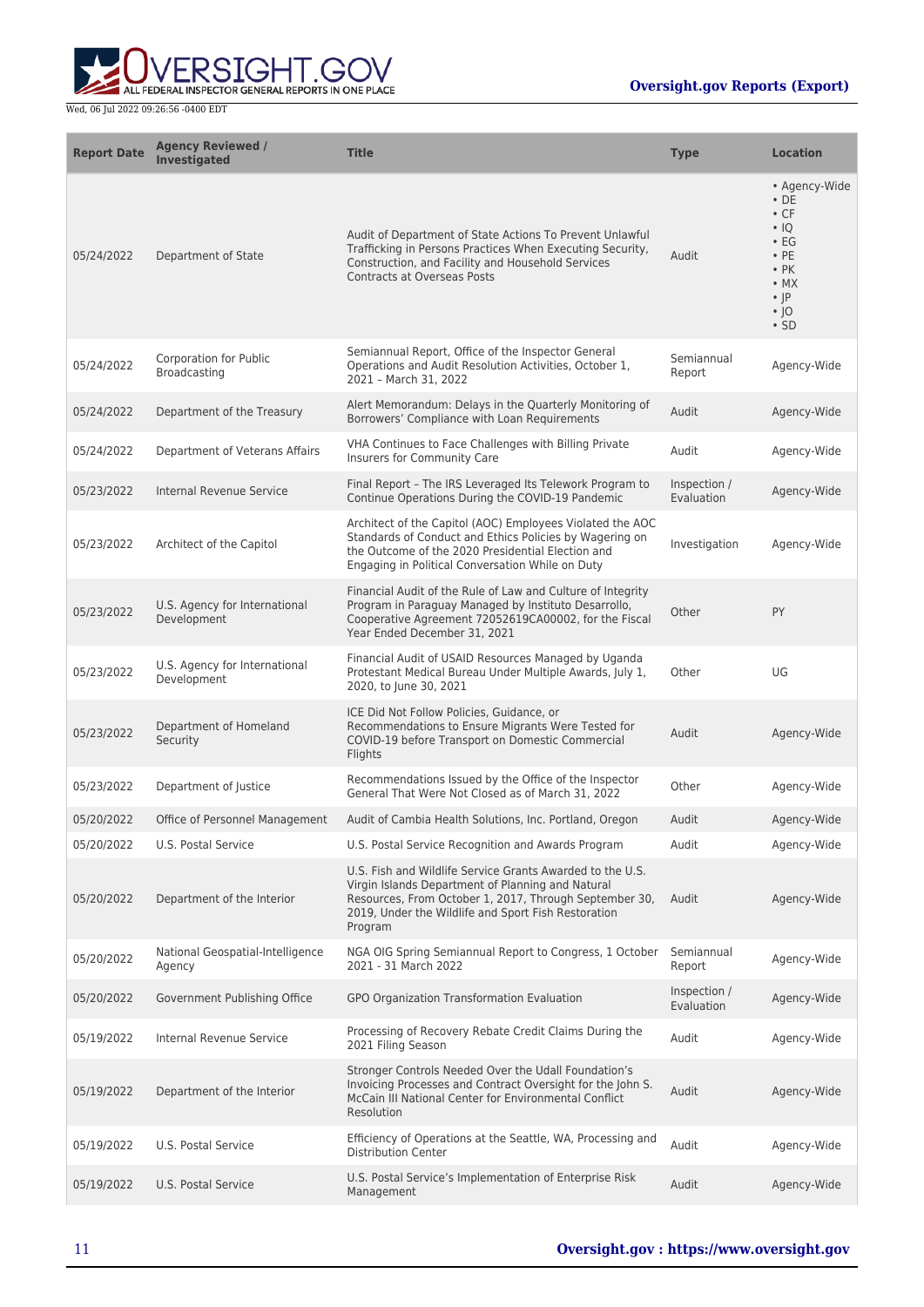

| <b>Report Date</b> | <b>Agency Reviewed /</b><br><b>Investigated</b> | <b>Title</b>                                                                                                                                                                                      | <b>Type</b>                | <b>Location</b>                                        |
|--------------------|-------------------------------------------------|---------------------------------------------------------------------------------------------------------------------------------------------------------------------------------------------------|----------------------------|--------------------------------------------------------|
| 05/19/2022         | U.S. Agency for International<br>Development    | Financial Audit of USAID Resources Managed by Addis<br>Continental Institute of Public Health in Ethiopia Under<br>Cooperative Agreement No. AID-663-A-14-00004, July 8,<br>2020, to July 7, 2021 | Other                      | ЕT                                                     |
| 05/19/2022         | U.S. Agency for International<br>Development    | Financial Audit of USAID Resources Managed by Joint<br>Clinical Research Centre in Uganda Under Multiple Awards,<br>October 1, 2020, to September 30, 2021                                        | Other                      | UG                                                     |
| 05/19/2022         | U.S. Agency for International<br>Development    | Examination Report of Incurred Costs Claimed on Flexibly<br>Priced Contracts by The Manoff Group, Inc. for the Fiscal<br>Year Ended December 31, 2018                                             | Other                      | <b>US</b>                                              |
| 05/19/2022         | Tennessee Valley Authority                      | Office of the Inspector General Semiannual Report - Spring<br>2022                                                                                                                                | Semiannual<br>Report       | Agency-Wide                                            |
| 05/19/2022         | Department of the Treasury                      | Independent Review of 4003(b) Loan Recipient's Validation<br>Memo - Hawaiian Airlines, Inc.                                                                                                       | Review                     | Agency-Wide                                            |
| 05/19/2022         | Department of the Interior                      | Former Secretary's Alleged Lobbying Disclosure Act<br>Violation Before Joining the U.S. Department of the Interior<br>as Deputy Secretary                                                         | Investigation              | Agency-Wide                                            |
| 05/19/2022         | Department of Veterans Affairs                  | Care in the Community Healthcare Inspection of VA<br>Midwest Health Care Network (VISN 23)                                                                                                        | Inspection /<br>Evaluation | Agency-Wide                                            |
| 05/19/2022         | State of Delaware                               | National COVID-19 Data Quality Audit Template Compare<br>and Contrast                                                                                                                             | Other                      | DE, US                                                 |
| 05/18/2022         | <b>Internal Revenue Service</b>                 | The Child Tax Credit Update Portal Was Successfully<br>Deployed, but Security and Process Improvements Are<br>Needed                                                                              | Audit                      | Agency-Wide                                            |
| 05/18/2022         | Department of Transportation                    | Summary Report on Significant Single Audit Findings<br>Impacting DOT Programs for the 3-Month Period Ending<br>March 31, 2022                                                                     | Audit                      | Agency-Wide                                            |
| 05/18/2022         | Office of Personnel Management                  | Review of the 2017 Presidential Management Fellows<br>Program Application Process Redesign                                                                                                        | Review                     | Agency-Wide                                            |
| 05/18/2022         | Department of Energy                            | Corrective Actions on the Office of Enterprise Assessments<br><b>Findings and Deficiencies</b>                                                                                                    | Audit                      | $\bullet$ MD, US<br>$\cdot$ SC, US<br>$\bullet$ NM, US |
| 05/18/2022         | Federal Deposit Insurance<br>Corporation        | DOJ Press Release: COVID Relief Fraudsters Sentenced To<br>Prison                                                                                                                                 | Investigation              | FL, US                                                 |
| 05/18/2022         | U.S. Agency for International<br>Development    | Financial Audit of USAID Resources Managed by TradeMark<br>East Africa in Multiple Countries Under Multiple Awards,<br>July 1, 2020, to June 30, 2021                                             | Other                      | <b>KE</b>                                              |
| 05/18/2022         | U.S. Agency for International<br>Development    | Single Audit of ACDI/VOCA and Affiliates for the Fiscal Year<br>Ended December 31, 2017                                                                                                           | Other                      | <b>US</b>                                              |
| 05/18/2022         | U.S. Postal Service                             | The Postal Service's Collection Point Management System                                                                                                                                           | Other                      | Agency-Wide                                            |
| 05/18/2022         | Department of Justice                           | Audit of the Office on Violence Against Women Grants<br>Awarded to New York State Unified Court System, New<br>York, New York                                                                     | Audit                      | NY, US                                                 |
| 05/18/2022         | Federal Housing Finance Agency                  | Twenty-Third Semiannual Report to the Congress                                                                                                                                                    | Semiannual<br>Report       | Agency-Wide                                            |
| 05/17/2022         | Architect of the Capitol                        | Semiannual Report to The Congress                                                                                                                                                                 | Semiannual<br>Report       | Agency-Wide                                            |
| 05/17/2022         | <b>National Credit Union</b><br>Administration  | Semiannual Report to the Congress (October 1, 2021 -<br>March 31, 2022)                                                                                                                           | Semiannual<br>Report       | Agency-Wide                                            |
| 05/17/2022         | National Science Foundation                     | Performance Audit of NFS's Compliance with the Payment<br>Integrity Information Act of 2019 for 2021                                                                                              | Audit                      | Agency-Wide                                            |
| 05/17/2022         | Federal Deposit Insurance<br>Corporation        | DOJ Press Release: Hilo Man Pleads Guilty to Defrauding<br>Paycheck Protection and Disaster Loan Programs                                                                                         | Investigation              | HI, US                                                 |
| 05/17/2022         | Federal Deposit Insurance<br>Corporation        | DOJ Press Release: Pennsylvania Man Charged with \$1.7<br>Million Paycheck Protection Program Loan Fraud Scheme                                                                                   | Investigation              | NJ, US                                                 |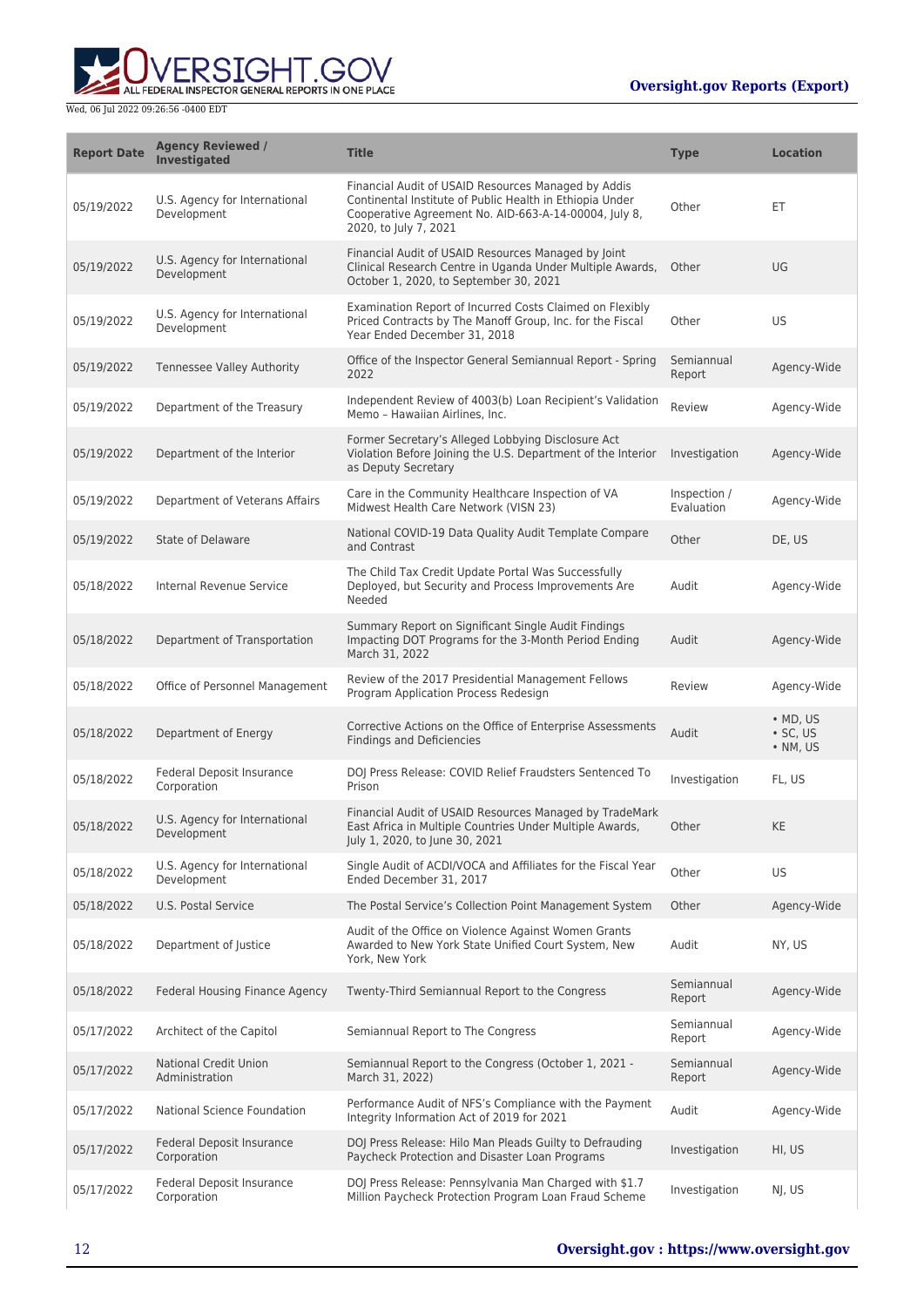

| <b>Report Date</b> | <b>Agency Reviewed /</b><br>Investigated                     | <b>Title</b>                                                                                                                                                                                                       | <b>Type</b>          | <b>Location</b> |
|--------------------|--------------------------------------------------------------|--------------------------------------------------------------------------------------------------------------------------------------------------------------------------------------------------------------------|----------------------|-----------------|
| 05/17/2022         | U.S. Agency for International<br>Development                 | Financial Audit of USAID Resources Managed by Amhara<br>Development Association in Ethiopia Under Multiple<br>Awards, July 8, 2020, to July 7, 2021                                                                | Other                | ET              |
| 05/17/2022         | Department of Defense                                        | Audit of North American Aerospace Defense Command and<br>U.S. Northern Command Use of Coronavirus Aid, Relief,<br>and Economic Security Act Funding                                                                | Audit                | Agency-Wide     |
| 05/17/2022         | Department of Justice                                        | Audit of the Executive Office for United States Attorneys<br>United States Attorneys' Virtual Office Network System<br>Pursuant to the Federal Information Security Modernization<br>Act of 2014. Fiscal Year 2021 | Audit                | Agency-Wide     |
| 05/17/2022         | Department of Justice                                        | Audit of the Office of Justice Programs Awards Made to the<br>Call to Freedom, Inc., Sioux Falls, South Dakota                                                                                                     | Audit                | SD, US          |
| 05/17/2022         | Department of Justice                                        | Audit of the Executive Office for United States Attorneys<br>Information Security Program Pursuant to the Federal<br>Information Security Modernization Act of 2014, Fiscal Year<br>2021                           | Audit                | Agency-Wide     |
| 05/17/2022         | Department of the Treasury                                   | Overseas Contingency Operations - Summary of Work<br>Performed by the Department of the Treasury Related to<br>Terrorist Financing and Anti-Money Laundering for Second<br>Quarter Fiscal Year 2022                | Other                | Agency-Wide     |
| 05/17/2022         | <b>Small Business Administration</b>                         | Independent Auditors' Report on SBA's Fiscal Year 2021<br>Compliance with the Payment Integrity Information Act of<br>2019                                                                                         | Audit                | Agency-Wide     |
| 05/17/2022         | Smithsonian Institution                                      | Semiannual Report to Congress for the period ending<br>March 31, 2022                                                                                                                                              | Semiannual<br>Report | Agency-Wide     |
| 05/17/2022         | <b>Environmental Protection Agency</b>                       | The EPA Needs to Fully Address the OIG's 2018 Flint Water<br>Crisis Report Recommendations by Improving Controls,<br>Training, and Risk Assessments                                                                | Audit                | MI, US          |
| 05/16/2022         | U.S. International Development<br><b>Finance Corporation</b> | DFC OIG Spring FY 2022 Semi Annual Report to Congress                                                                                                                                                              | Semiannual<br>Report | Agency-Wide     |
| 05/16/2022         | U.S. Postal Service                                          | Mail Delivery, Customer Service, and Property Conditions<br>Reviews - Select Units, San Diego, CA Region                                                                                                           | Audit                | CA, US          |
| 05/16/2022         | AmeriCorps                                                   | Performance Audit of AmeriCorps' Compliance with the<br>Payment Integrity Information Act of 2019 (PIIA) for Fiscal<br><b>Year 2021</b>                                                                            | Audit                | Agency-Wide     |
| 05/13/2022         | National Archives and Records<br>Administration              | Audit of NARA's Compliance with the Payment Integrity<br>Information Act of 2021 in FY 2021                                                                                                                        | Audit                | Agency-Wide     |
| 05/13/2022         | National Archives and Records<br>Administration              | Audit of NARA's Compliance with the Payment Integrity<br>Information Act of 2021 in FY 2021                                                                                                                        | Audit                | Agency-Wide     |
| 05/13/2022         | U.S. Agency for International<br>Development                 | Examination Report for University Research Co., LLC for<br>the Certified Final Indirect Cost Rate Proposals and Related<br>Books and Records for Reimbursement for the Fiscal Year<br>Ended September 30, 2018     | Other                | <b>US</b>       |
| 05/13/2022         | Department of Defense                                        | Lead Inspector General for Operation Freedom's Sentinel<br>and Operation Enduring Sentinel I Quarterly Report to the<br>United States Congress I January 1, 2022 - March 31, 2022                                  | Review               | Agency-Wide     |
| 05/13/2022         | U.S. Postal Service                                          | San Francisco International Service Center Closure                                                                                                                                                                 | Audit                | Agency-Wide     |
| 05/13/2022         | Federal Deposit Insurance<br>Corporation                     | DOJ Press Release: Woman Convicted of Laundering Over<br>\$750,000 from Health Care Fraud Scheme                                                                                                                   | Investigation        | FL, US          |
| 05/13/2022         | Social Security Administration                               | The Social Security Administration's Mail Processing During<br>the COVID-19 Pandemic                                                                                                                               | Audit                | Agency-Wide     |
| 05/13/2022         | Department of Homeland<br>Security                           | FEMA's Waiver Authority under the Disaster Recovery<br>Reform Act of 2018                                                                                                                                          | Audit                | Agency-Wide     |
| 05/13/2022         | Department of Homeland<br>Security                           | Lessons Learned from DHS' Employee COVID-19<br>Vaccination Initiative                                                                                                                                              | Review               | Agency-Wide     |
| 05/12/2022         | Department of the Interior                                   | Summary: Alleged Criminal Conflict of Interest by Tribal<br>Official                                                                                                                                               | Investigation        | Agency-Wide     |